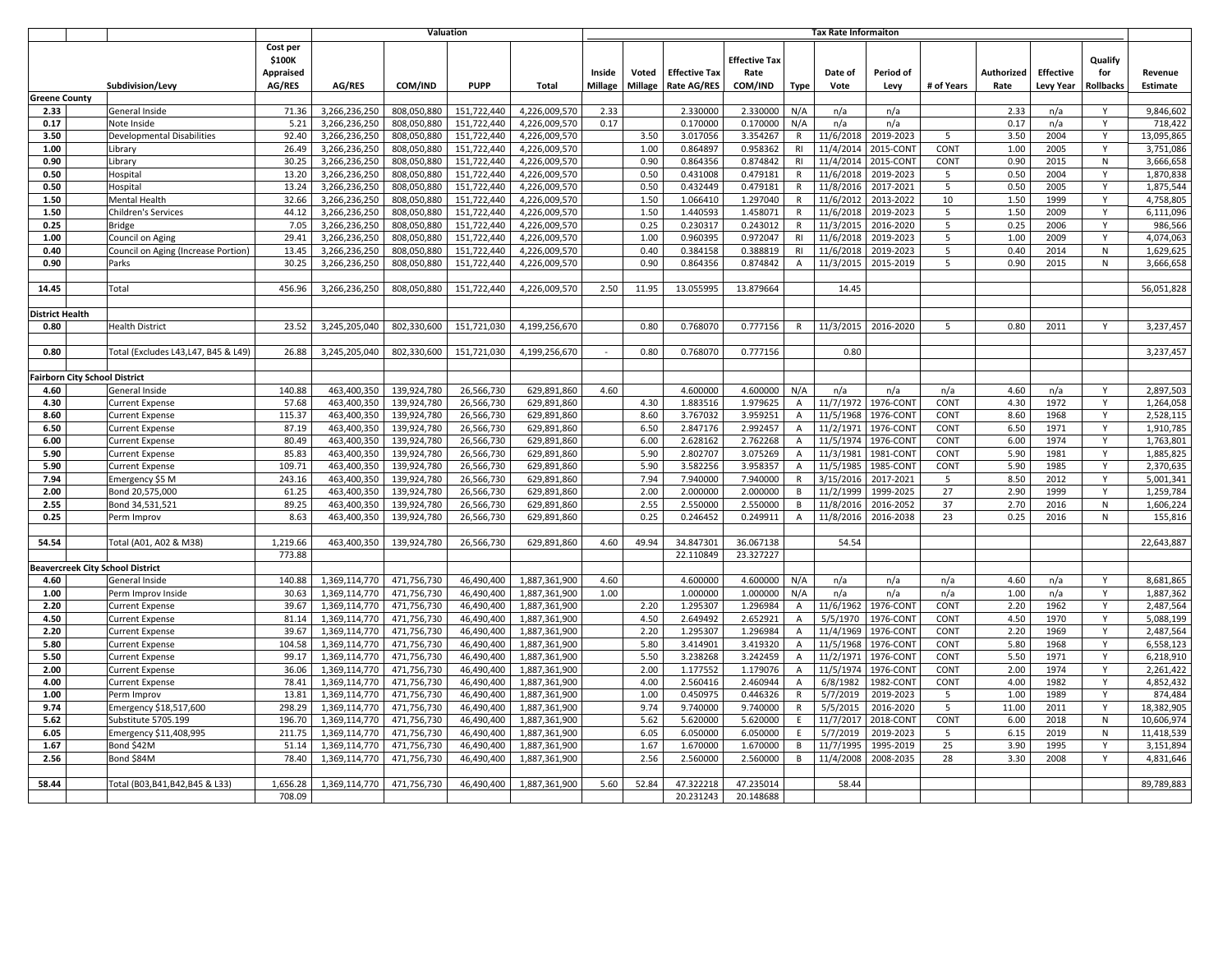|              |                                 |                                                           |                 |                            |                          | Valuation              |                            | <b>Tax Rate Informaiton</b> |              |                      |                      |                     |                        |                       |              |              |                  |           |                    |
|--------------|---------------------------------|-----------------------------------------------------------|-----------------|----------------------------|--------------------------|------------------------|----------------------------|-----------------------------|--------------|----------------------|----------------------|---------------------|------------------------|-----------------------|--------------|--------------|------------------|-----------|--------------------|
|              |                                 |                                                           | Cost per        |                            |                          |                        |                            |                             |              |                      |                      |                     |                        |                       |              |              |                  |           |                    |
|              |                                 |                                                           | \$100K          |                            |                          |                        |                            |                             |              |                      | <b>Effective Tax</b> |                     |                        |                       |              |              |                  | Qualify   |                    |
|              |                                 |                                                           | Appraised       |                            |                          |                        |                            | Inside                      | Voted        | <b>Effective Tax</b> | Rate                 |                     | Date of                | Period of             |              | Authorized   | <b>Effective</b> | for       | Revenue            |
|              |                                 | Subdivision/Levy                                          | AG/RES          | AG/RES                     | COM/IND                  | <b>PUPP</b>            | Total                      | Millage                     | Millage      | <b>Rate AG/RES</b>   | COM/IND              | <b>Type</b>         | Vote                   | Levy                  | # of Years   | Rate         | Levy Year        | Rollbacks | Estimate           |
|              |                                 | <b>Cedar Cliff Local School District</b>                  |                 |                            |                          |                        |                            |                             |              |                      |                      |                     |                        |                       |              |              |                  |           |                    |
| 4.40         |                                 | General Inside                                            | 134.75          | 96,801,790                 | 5,463,810                | 8,176,900              | 110,442,500                | 4.40                        |              | 4.400000             | 4.400000             | N/A                 | n/a                    | n/a                   | n/a          | 4.40         | n/a              | Y         | 485,947            |
| 8.30<br>4.40 |                                 | <b>Current Expense</b><br>Current Expense                 | 162.72<br>86.26 | 96,801,790<br>96.801.790   | 5,463,810<br>5,463,810   | 8,176,900<br>8,176,900 | 110,442,500<br>110,442,500 |                             | 8.30<br>4.40 | 5.313353<br>2.816717 | 5.242106<br>2.778948 | A<br>Α              | 5/5/1970<br>11/5/1968  | 1976-CON1<br>1976-CON | CONT<br>CONT | 8.30<br>4.40 | 1970<br>1968     | Y<br>Y    | 610,852<br>323,825 |
| 1.80         |                                 | <b>Current Expense</b>                                    | 35.29           | 96,801,790                 | 5,463,810                | 8,176,900              | 110,442,500                |                             | 1.80         | 1.152293             | 1.136842             | A                   | 11/4/1969              | 1976-CON              | CONT         | 1.80         | 1969             | Υ         | 132,474            |
| 2.20         |                                 | <b>Current Expense</b>                                    | 43.13           | 96,801,790                 | 5,463,810                | 8,176,900              | 110,442,500                |                             | 2.20         | 1.408359             | 1.389474             | A                   | 11/2/1971              | 1976-CON1             | CONT         | 2.20         | 1971             | Y         | 161,913            |
| 5.00         |                                 | <b>Current Expense</b>                                    | 98.02           | 96,801,790                 | 5,463,810                | 8,176,900              | 110,442,500                |                             | 5.00         | 3.200815             | 3.157895             | A                   | 11/5/1974              | 1976-CON1             | CONT         | 5.00         | 1974             | Y         | 367,983            |
| 1.30         |                                 | Current Expense                                           | 25.49           | 96,801,790                 | 5,463,810                | 8,176,900              | 110,442,500                |                             | 1.30         | 0.832212             | 0.821053             | R <sub>l</sub>      | 11/8/197               | 1977-CON              | CONT         | 1.30         | 1976             | Υ         | 95,676             |
| 1.70         |                                 | Current Expense                                           | 33.33           | 96,801,790                 | 5,463,810                | 8,176,900              | 110,442,500                |                             | 1.70         | 1.088282             | 1.073684             | R1                  | 11/8/197               | 1977-CON1             | CONT         | 1.70         | 1977             | Y         | 125,115            |
| 3.00         |                                 | Perm Improv                                               | 64.15           | 96.801.790                 | 5,463,810                | 8,176,900              | 110,442,500                |                             | 3.00         | 2.094687             | 2.399514             | $\mathsf{R}$        | 11/7/201               | 2017-2021             | -5           | 3.00         | 2004             | Y         | 240,411            |
| 2.54         |                                 | Emergency \$280K                                          | 77.79           | 96.801.790                 | 5,463,810                | 8,176,900              | 110,442,500                |                             | 2.54         | 2.540000             | 2.540000             | R                   | 11/3/2015              | 2015-2019             | -5           | 2.70         | 2010             | Y         | 280,524            |
| 5.70         |                                 | Bond \$11,740,000                                         | 174.56          | 96,801,790                 | 5,463,810                | 8,176,900              | 110,442,500                |                             | 5.70         | 5.700000             | 5.700000             | B                   | 11/3/2009              | 2009-2036             | 28           | 8.50         | 2009             | Υ         | 629,522            |
|              |                                 |                                                           |                 |                            |                          |                        |                            |                             |              |                      |                      |                     |                        |                       |              |              |                  |           |                    |
| 40.34        |                                 | Total (D08,D12, F17,F18,H23&M37                           | 1,069.14        | 96,801,790                 | 5,463,810                | 8,176,900              | 110,442,500                | 4.40                        | 35.94        | 30.546718            | 30.639516            |                     | 40.34                  |                       |              |              |                  |           | 3,454,242          |
|              |                                 |                                                           | 707.42          |                            |                          |                        |                            |                             |              | 20.212031            | 20.000002            |                     |                        |                       |              |              |                  |           |                    |
|              | 'ellow Springs EVSD             |                                                           |                 |                            |                          |                        |                            |                             |              |                      |                      |                     |                        |                       |              |              |                  |           |                    |
| 4.30         |                                 | General Inside                                            | 131.69          | 126,684,500                | 15,350,550               | 2,056,870              | 144,091,920                | 4.30                        |              | 4.300000             | 4.300000             | N/A                 | n/a                    | n/a                   | n/a          | 4.30         | n/a              | Y         | 619,595            |
| 8.60         |                                 | Current Expense                                           | 82.75           | 126,684,500                | 15,350,550               | 2,056,870              | 144,091,920                |                             | 8.60         | 2.702034             | 3.858270             | A                   | 11/4/1969              | 1976-CON              | CONT         | 8.60         | 1969             | Y         | 419,221            |
| 4.30         |                                 | Current Expense                                           | 41.37           | 126,684,500<br>126.684.500 | 15,350,550               | 2,056,870              | 144,091,920                |                             | 4.30         | 1.351017             | 1.929135             | Α                   | 11/7/1972              | 1976-CON1             | CONT         | 4.30         | 1973             | Y<br>Y    | 209,611            |
| 5.00<br>2.60 |                                 | Current Expense<br>Current Expense                        | 48.11<br>25.02  | 126.684.500                | 15,350,550<br>15,350,550 | 2,056,870<br>2,056,870 | 144,091,920<br>144,091,920 |                             | 5.00<br>2.60 | 1.570950<br>0.816894 | 2.243180<br>1.166454 | A<br>$\overline{A}$ | 11/7/1972<br>11/5/1963 | 1976-CON<br>1976-CON  | CONT<br>CONT | 5.00<br>2.60 | 1974<br>1963     | Y         | 243,733<br>126,741 |
| 2.60         |                                 | Current Expense                                           | 25.02           | 126.684.500                | 15.350.550               | 2,056,870              | 144,091,920                |                             | 2.60         | 0.816894             | 1.166454             | A                   | 11/3/1964              | 1976-CON              | CONT         | 2.60         | 1964             | Y         | 126,741            |
| 1.80         |                                 | Current Expense                                           | 17.32           | 126,684,500                | 15,350,550               | 2,056,870              | 144,091,920                |                             | 1.80         | 0.565542             | 0.807545             | $\overline{A}$      | 11/5/1968              | 1976-CON1             | CONT         | 1.80         | 1968             | Y         | 87,744             |
| 2.60         |                                 | <b>Current Expense</b>                                    | 25.02           | 126,684,500                | 15,350,550               | 2,056,870              | 144,091,920                |                             | 2.60         | 0.816894             | 1.166454             | $\overline{A}$      | 11/4/1969              | 1976-CON1             | CONT         | 2.60         | 1969             | Y         | 126,741            |
| 7.70         |                                 | Current Expense                                           | 74.09           | 126,684,500                | 15,350,550               | 2,056,870              | 144,091,920                |                             | 7.70         | 2.419263             | 3.454497             | A                   | 11/6/1973              | 1976-CON              | CONT         | 7.70         | 1973             | Y         | 375,349            |
| 2.60         |                                 | Current Expense                                           | 25.02           | 126,684,500                | 15,350,550               | 2,056,870              | 144,091,920                |                             | 2.60         | 0.816894             | 1.166454             | $\overline{A}$      | 11/2/1971              | 1976-CON1             | CONT         | 2.60         | 1972             | Y         | 126,741            |
| 9.70         |                                 | Current Expense                                           | 117.10          | 126,684,500                | 15,350,550               | 2,056,870              | 144,091,920                |                             | 9.70         | 3.823662             | 6.006521             | $\overline{A}$      | 11/2/198               | 1982-CON'             | CONT         | 9.70         | 1982             | Y         | 596,554            |
| 1.20         |                                 | Perm Improv                                               | 30.90           | 126,684,500                | 15,350,550               | 2,056,870              | 144,091,920                |                             | 1.20         | 1.009085             | 1.200000             | $\mathsf{R}$        | 11/6/201               | 2018-2022             | 5            | 1.20         | 2008             | Y         | 148,724            |
| 7.33         |                                 | Emergency \$1,060,000                                     | 224.48          | 126,684,500                | 15,350,550               | 2,056,870              | 144,091,920                |                             | 7.33         | 7.330000             | 7.330000             | R                   | 5/5/2015               | 2015-2024             | 10           | 8.05         | 2010             | Y         | 1,056,194          |
| 6.32         |                                 | Emergency \$915,000                                       | 193.55          | 126,684,500                | 15,350,550               | 2,056,870              | 144,091,920                |                             | 6.32         | 6.320000             | 6.320000             | R                   | 5/2/2017               | 2017-2024             | 8            | 7.00         | 2012             | Υ         | 910,661            |
| 2.10         |                                 | Bond \$4.5 M                                              | 64.31           | 126,684,500                | 15,350,550               | 2,056,870              | 144.091.920                |                             | 2.10         | 2.100000             | 2.100000             | B                   | 11/7/2000              | 2000-2026             | 27           | 3.30         | 2000             | Y         | 302,593            |
|              |                                 |                                                           |                 |                            |                          |                        |                            |                             |              |                      |                      |                     |                        |                       |              |              |                  |           |                    |
| 68.75        |                                 | Total(F16,F19 &M39)                                       | 1,286.57        | 126,684,500                | 15,350,550               | 2,056,870              | 144,091,920                | 4.30                        | 64.45        | 36.759129            | 44.214964            |                     | 68.75                  |                       |              |              |                  |           | 5,476,943          |
|              |                                 |                                                           | 700.00          |                            |                          |                        |                            |                             |              | 20.000044            | 27.264964            |                     |                        |                       |              |              |                  |           |                    |
| 1.45         |                                 | <b>Greeneview Local School Distrcit</b><br>General Inside | 44.41           | 211,103,890                | 9,718,150                | 16,412,930             | 237,234,970                | 1.45                        |              | 1.450000             | 1.450000             | N/A                 | n/a                    | n/a                   | n/a          | 1.45         | n/a              | Y         | 343,991            |
| 2.50         |                                 | Perm Improv Inside                                        | 76.56           | 211,103,890                | 9,718,150                | 16,412,930             | 237,234,970                | 2.50                        |              | 2.500000             | 2.500000             |                     | n/a                    | n/a                   | n/a          | 2.50         | n/a              | Υ         | 593,087            |
| 2.10         |                                 | Current Expense                                           | 47.05           | 211,103,890                | 9,718,150                | 16,412,930             | 237,234,970                |                             | 2.10         | 1.536213             | 1.528378             | A                   | 11/7/197               | 1976-CON              | CONT         | 2.10         | 1972             | Y         | 373,621            |
| 3.60         |                                 | <b>Current Expense</b>                                    | 80.65           | 211,103,890                | 9,718,150                | 16,412,930             | 237,234,970                |                             | 3.60         | 2.633508             | 2.620076             | A                   | 11/7/1972              | 1976-CON1             | CONT         | 3.60         | 1972             | Y         | 640,493            |
| 1.70         |                                 | Current Expense                                           | 38.09           | 211,103,890                | 9,718,150                | 16,412,930             | 237,234,970                |                             | 1.70         | 1.243601             | 1.237258             | $\overline{A}$      | 11/7/1972              | 1976-CON              | CONT         | 1.70         | 1972             | Y         | 302,455            |
| 10.90        |                                 | Current Expense                                           | 244.19          | 211,103,890                | 9,718,150                | 16,412,930             | 237,234,970                |                             | 10.90        | 7.973677             | 7.933009             | A                   | 5/5/1970               | 1976-CON              | CONT         | 10.90        | 1970             | Y         | 1,939,269          |
| 4.00         |                                 | <b>Current Expense</b>                                    | 89.64           | 211,103,890                | 9,718,150                | 16,412,930             | 237,234,970                |                             | 4.00         | 2.926864             | 2.912340             | A                   | 11/7/1978              | 1978-CON              | CONT         | 4.00         | 1978             | Y         | 711,827            |
| 4.00         |                                 | Current Expense                                           | 91.30           | 211,103,890                | 9,718,150                | 16,412,930             | 237,234,970                |                             | 4.00         | 2.981112             | 3.365708             | A                   | 5/5/1987               | 1987-CON'             | CONT         | 4.00         | 1987             | Y         | 727,685            |
| 2.32         |                                 | Bond \$9.5M                                               | 71.05           | 211,103,890                | 9,718,150                | 16,412,930             | 237,234,970                |                             | 2.32         | 2.320000             | 2.320000             | B                   | 11/3/1998              | 1998-2025             | 28           | 5.80         | 1998             | Y         | 550,385            |
|              |                                 |                                                           |                 |                            |                          |                        |                            |                             |              |                      |                      |                     |                        |                       |              |              |                  |           |                    |
| 32.57        |                                 | Total (C06,D09,E13,E15,G21,H22,H25,J26&J27)               | 894.77          | 211,103,890                | 9,718,150                | 16,412,930             | 237,234,970                | 3.95                        | 28.62        | 25.564975            | 25.866769            |                     | 32.57                  |                       |              |              |                  |           | 6,182,813          |
|              |                                 |                                                           | 726.07          |                            |                          |                        |                            |                             |              | 20.744975            | 21.046769            |                     |                        |                       |              |              |                  |           |                    |
| 4.50         | <b>Bellbrook-Sugarcreek LSD</b> | General Inside                                            | 137.81          | 492,604,410                | 69.627.700               | 20,620,460             | 582,852,570                | 4.50                        |              | 4.500000             | 4.500000             | N/A                 | n/a                    | n/a                   | n/a          | 4.50         | n/a              | Y         | 2,622,837          |
| 4.00         |                                 | Current Expense                                           | 21.11           | 492,604,410                | 69,627,700               | 20,620,460             | 582,852,570                |                             | 4.00         | 0.689468             | 0.824444             | A                   | 5/8/1973               | 1976-CONT             | CONT         | 4.00         | 1973             | Y         | 479,521            |
| 5.50         |                                 | <b>Current Expense</b>                                    | 180.50          | 492,604,410                | 69,627,700               | 20,620,460             | 582,852,570                |                             | 5.50         | 5.157037             | 5.385193             | RE                  |                        | 5/5/2015 2015-CONT    | CONT         | 5.50         | 2015             | N         | 3,028,750          |
| 5.50         |                                 | Current Expense                                           | 157.93          | 492,604,410                | 69,627,700               | 20,620,460             | 582,852,570                |                             | 5.50         | 5.157037             | 5.385193             | RE                  | 8/4/2009               | 2009-CONT             | CONT         | 5.50         | 2009             | Y         | 3,028,750          |
| 6.20         |                                 | <b>Current Expense</b>                                    | 161.00          | 492,604,410                | 69,627,700               | 20,620,460             | 582,852,570                |                             | 6.20         | 5.257104             | 6.070581             | RE                  | 5/3/2005               | 2005-CONT             | CONT         | 6.20         | 2005             | Y         | 3,140,200          |
| 4.00         |                                 | Current Expense                                           | 21.11           | 492,604,410                | 69,627,700               | 20,620,460             | 582,852,570                |                             | 4.00         | 0.689468             | 0.824444             | Α                   |                        | 11/4/1975 1976-CONT   | CONT         | 4.00         | 1975             | Y         | 479,521            |
| 7.50         |                                 | Current Expense                                           | 51.20           | 492,604,410                | 69,627,700               | 20,620,460             | 582,852,570                |                             | 7.50         | 1.671938             | 1.882440             | $\overline{A}$      |                        | 11/3/1981 1981-CONT   | CONT         | 7.50         | 1981             | Y         | 1,109,327          |
| 4.90         |                                 | <b>Current Expense</b>                                    | 50.88           | 492,604,410                | 69,627,700               | 20,620,460             | 582,852,570                |                             | 4.90         | 1.661487             | 1.946927             | Α                   | 5/6/1986               | 1986-CONT             | CONT         | 4.90         | 1986             | Y         | 1,055,056          |
| 8.20         |                                 | <b>Current Expense</b>                                    | 96.59           | 492,604,410                | 69,627,700               | 20,620,460             | 582,852,570                |                             | 8.20         | 3.153982             | 3.426452             | A                   | 11/8/1988              | 1988-CONT             | CONT         | 8.20         | 1988             | Y         | 1,961,329          |
| 9.00         |                                 | Current Expense                                           | 233.01          | 492,604,410                | 69,627,700               | 20,620,460             | 582,852,570                |                             | 9.00         | 7.608609             | 8.812134             | R                   | 5/5/2009               | 2009-CONT             | CONT         | 9.00         | 2004             | Y         | 4,547,187          |
| 2.00         |                                 | Perm Improv                                               | 42.84           | 492,604,410                | 69,627,700               | 20,620,460             | 582,852,570                |                             | 2.00         | 1.398992             | 1.742428             | R                   | 3/4/2008               | 2008-CONT             | CONT         | 2.00         | 1998             | Y         | 851,712            |
| 4.72         |                                 | Bond (\$43,985,000)                                       | 144.55          | 492,604,410                | 69,627,700               | 20,620,460             | 582,852,570                |                             | 4.72         | 4.720000             | 4.720000             | В                   | 5/6/2003               | 2003-2030             | 28           | 6.90         | 2003             | Y         | 2,751,064          |
|              |                                 |                                                           |                 |                            |                          |                        |                            |                             |              |                      |                      |                     |                        |                       |              |              |                  |           |                    |
| 66.02        |                                 | Total (L32,L35,L43 & L49)                                 | 1,458.28        | 492,604,410                | 69,627,700               | 20,620,460             | 582,852,570                | 4.50                        | 61.52        | 41.665122            | 45.520236            |                     | 66.02                  |                       |              |              |                  |           | 25,055,254         |
|              |                                 |                                                           | 1,244.11        |                            |                          |                        |                            |                             |              | 35.546130            | 39.057808            |                     |                        |                       |              |              |                  |           |                    |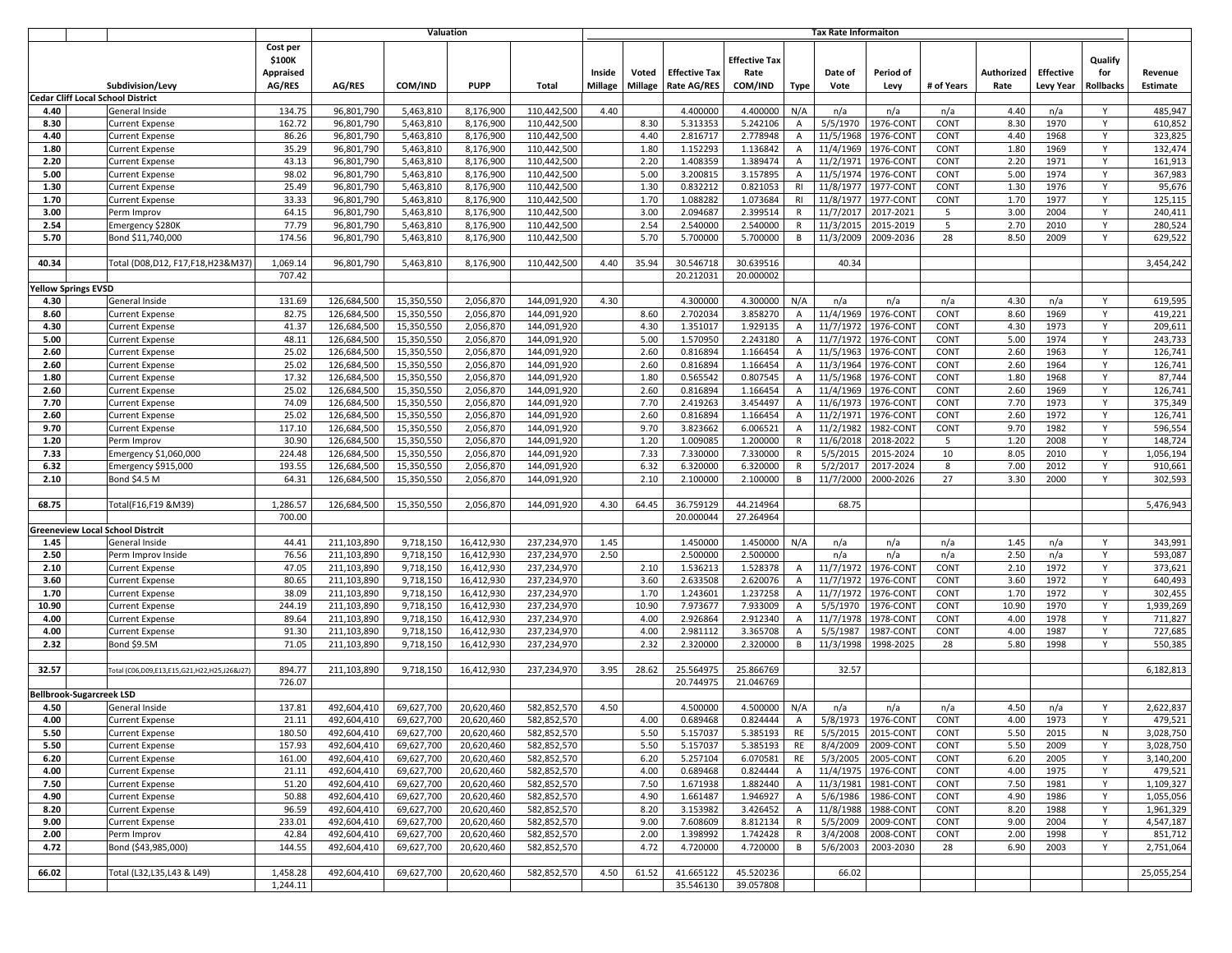|                         |                           |                                                        |                                           | Tax Rate Informaiton                       |                            |                          |                                           |                   |                  |                                            |                                         |                                |                        |                                             |                     |                    |                               |                                    |                        |
|-------------------------|---------------------------|--------------------------------------------------------|-------------------------------------------|--------------------------------------------|----------------------------|--------------------------|-------------------------------------------|-------------------|------------------|--------------------------------------------|-----------------------------------------|--------------------------------|------------------------|---------------------------------------------|---------------------|--------------------|-------------------------------|------------------------------------|------------------------|
|                         |                           | Subdivision/Levy                                       | Cost per<br>\$100K<br>Appraised<br>AG/RES | <b>AG/RES</b>                              | COM/IND                    | <b>PUPP</b>              | Total                                     | Inside<br>Millage | Voted<br>Millage | <b>Effective Tax</b><br><b>Rate AG/RES</b> | <b>Effective Tax</b><br>Rate<br>COM/IND | Type                           | Date of<br>Vote        | Period of<br>Levy                           | # of Years          | Authorized<br>Rate | <b>Effective</b><br>Levy Year | Qualify<br>for<br><b>Rollbacks</b> | Revenue<br>Estimate    |
|                         |                           | Xenia Community School District                        |                                           |                                            |                            |                          |                                           |                   |                  |                                            |                                         |                                |                        |                                             |                     |                    |                               |                                    |                        |
| 4.30                    |                           | General Inside                                         | 131.69                                    | 560,898,090                                | 100,669,890                | 29,934,950               | 691,502,930                               | 4.30              |                  | 4.300000                                   | 4.300000                                | N/A                            | n/a                    | n/a                                         | n/a                 | 4.30               | n/a                           | Y                                  | 2,973,463              |
| 9.90                    |                           | <b>Current Expense</b>                                 | 188.42                                    | 560,898,090                                | 100,669,890                | 29.934.950               | 691,502,930                               |                   | 9.90             | 6.152553                                   | 6.552553                                | A                              | 5/7/1968               | 1976-CONT                                   | CONT                | 9.90               | 1968                          | Y                                  | 4,406,956              |
| 3.10                    |                           | <b>Current Expense</b>                                 | 59.00                                     | 560,898,090                                | 100,669,890                | 29,934,950               | 691,502,930                               |                   | 3.10             | 1.926557                                   | 2.051809                                | $\overline{A}$                 | 11/4/1969              | 1976-CON1                                   | CONT                | 3.10               | 1969                          | Y                                  | 1,379,956              |
| 5.80                    |                           | <b>Current Expense</b>                                 | 110.39                                    | 560,898,090                                | 100,669,890                | 29,934,950               | 691,502,930                               |                   | 5.80             | 3.604526                                   | 3.838869                                | Α                              | 11/2/197               | 1976-CON1                                   | CONT                | 5.80               | 1971                          | Y                                  | 2,581,853              |
| 7.20                    |                           | <b>Current Expense</b>                                 | 137.03                                    | 560,898,090                                | 100,669,890                | 29,934,950               | 691,502,930                               |                   | 7.20             | 4.474584                                   | 4.765493                                | $\overline{A}$                 | 11/5/1974              | 1976-CONT                                   | CONT                | 7.20               | 1974                          | Y                                  | 3,205,059              |
| 1.30                    |                           | Perm Improv                                            | 17.28                                     | 560,898,090                                | 100,669,890                | 29,934,950               | 691,502,930                               |                   | 1.30             | 0.564314                                   | 0.945875                                | R                              | 3/15/201               | 2016-2020                                   | 5<br>$\overline{7}$ | 1.30               | 1986<br>2011                  | Y<br>Y                             | 450,659                |
| 11.14<br>0.50           |                           | Emergency \$7,760,000                                  | 341.16<br>14.94                           | 560,898,090<br>560,898,090                 | 100,669,890                | 29,934,950               | 691,502,930                               |                   | 11.14<br>0.50    | 11.140000<br>0.487782                      | 11.140000<br>0.477638                   | $\mathsf{R}$<br>$\overline{A}$ | 5/5/2015               | 2016-2022                                   | CONT                | 11.40<br>0.50      | 2009                          | Y                                  | 7,703,343              |
| 3.00                    |                           | Perm Improv<br>Bond \$34,670,000                       | 91.88                                     | 560,898,090                                | 100,669,890<br>100,669,890 | 29,934,950<br>29,934,950 | 691,502,930<br>691,502,930                |                   | 3.00             | 3.000000                                   | 3.000000                                | B                              | 11/3/2009<br>11/3/2009 | 2009-CONT<br>2009-2046                      | 38                  | 2.70               | 2009                          | Y                                  | 336,647<br>2,074,509   |
|                         |                           |                                                        |                                           |                                            |                            |                          |                                           |                   |                  |                                            |                                         |                                |                        |                                             |                     |                    |                               |                                    |                        |
| 46.24                   |                           | Total (B04,C05,D11,G20,K28,K31,M36&M40)                | 1,247.76                                  | 560,898,090                                | 100,669,890                | 29,934,950               | 691,502,930                               | 4.30              | 41.94            | 35.650316                                  | 37.072237                               |                                | 46.24                  |                                             |                     |                    |                               |                                    | 25,112,445             |
|                         |                           |                                                        | 716.04                                    |                                            |                            |                          |                                           |                   |                  | 20.458220                                  | 21.508724                               |                                |                        |                                             |                     |                    |                               |                                    |                        |
|                         |                           | reene County Career Center                             |                                           |                                            |                            |                          |                                           |                   |                  |                                            |                                         |                                |                        |                                             |                     |                    |                               |                                    |                        |
| 0.60                    |                           | <b>Current Expense</b>                                 | 13.68                                     | 3,320,607,800                              | 812,511,610                | 150,259,240              | 4,283,378,650                             |                   | 0.60             | 0.446671                                   | 0.474257                                | $\overline{A}$                 | 5/7/1968               | 1976-CON                                    | CONT                | 0.60               | 1976                          | Y                                  | 1,958,714              |
| 0.60                    |                           | <b>Current Expense</b>                                 | 13.68                                     | 3,320,607,800                              | 812,511,610                | 150,259,240              | 4,283,378,650                             |                   | 0.60             | 0.446671                                   | 0.474257                                | $\overline{A}$                 | 11/2/197               | 1976-CON                                    | CONT                | 0.60               | 1976                          | Y                                  | 1,958,714              |
| 1.50                    |                           | <b>Current Expense</b>                                 | 34.54                                     | 3,320,607,800                              | 812,511,610                | 150,259,240              | 4,283,378,650                             |                   | 1.50             | 1.127808                                   | 1.195868                                | A                              | 6/3/1980               | 1976-CON                                    | CONT                | 1.50               | 1980                          | Y                                  | 4,942,054              |
| 0.75                    |                           | Perm Improv                                            | 16.31                                     | 3,320,607,800                              | 812,511,610                | 150,259,240              | 4,283,378,650                             |                   | 0.75             | 0.532447                                   | 0.646523                                | R                              | 11/8/2016              | 2017-CONT                                   | CONT                | 0.75               | 1997                          | Y                                  | 2,406,050              |
| 0.98                    |                           | Bond (\$62M)                                           | 34.30                                     | 3,320,607,800                              | 812,511,610                | 150,259,240              | 4,283,378,650                             |                   | 0.98             | 0.980000                                   | 0.980000                                | B                              | 11/6/2018              | 2018-2037                                   | 20                  | 1.03               | 2018                          | N                                  | 4,197,711              |
|                         |                           |                                                        |                                           |                                            |                            |                          |                                           |                   |                  |                                            |                                         |                                |                        |                                             |                     |                    |                               |                                    |                        |
| 4.43                    |                           | Total (Excludes C07, D10, E14, H24, K29, K30, L34, L47 | 123.68                                    | 3.320.607.800                              | 812,511,610                | 150,259,240              | 4,283,378,650                             | $\sim$            | 4.43             | 3.533597                                   | 3.770905                                |                                | 4.43                   |                                             |                     |                    |                               |                                    | 15,463,243             |
|                         |                           |                                                        | 70.74                                     |                                            |                            |                          |                                           |                   |                  | 2.021150                                   | 2.144382                                |                                |                        |                                             |                     |                    |                               |                                    |                        |
| airborn City            |                           |                                                        |                                           |                                            |                            |                          |                                           |                   |                  |                                            |                                         |                                |                        |                                             |                     |                    |                               |                                    |                        |
| 1.90                    |                           | General Inside (A02)                                   | 58.19                                     | 353,126,450                                | 120,407,030                | 19,235,850               | 492,769,330                               | 1.90              |                  | 1.900000                                   | 1.900000                                | N/A                            | n/a                    | n/a                                         | n/a                 | 1.90               | n/a                           | Y                                  | 936,262                |
| 0.80                    |                           | General Inside (B41 & M51)                             | 24.50                                     | 27,132,700                                 | 21,990,600                 | $\sim$                   | 49,123,300                                | 0.80              |                  | 0.800000                                   | 0.800000                                | N/A                            | n/a                    | n/a                                         | n/a                 | 0.80               | n/a                           | Y                                  | 39,299                 |
| 0.65                    |                           | General Inside (M52)                                   | 19.91                                     | 1,230                                      | $\sim$                     | $\sim$                   | 1,230                                     | 0.65              |                  | 0.650000                                   | 0.650000                                | N/A                            | n/a                    | n/a                                         | n/a                 | 0.65               | n/a                           | Y                                  | $\mathbf{1}$           |
| 0.85                    |                           | General Inside (A54)                                   | 26.03                                     | 27,940                                     |                            |                          | 27,940                                    | 0.85              |                  | 0.850000                                   | 0.850000                                | N/A                            | n/a                    | n/a                                         | n/a                 | 0.85               | n/a                           | Y                                  | 24                     |
| 0.30                    |                           | <b>Police Pension Inside</b>                           | 9.19                                      | 380,288,320                                | 142,397,630                | 19,235,850               | 541,921,800                               | 0.30              |                  | 0.300000                                   | 0.300000                                | N/A                            | n/a                    | n/a                                         | n/a                 | 0.30               | n/a                           | Y                                  | 162,577                |
| 0.30                    |                           | Fire Pension Inside                                    | 9.19<br>132.30                            | 380,288,320<br>380,288,320                 | 142,397,630<br>142,397,630 | 19,235,850<br>19,235,850 | 541,921,800<br>541,921,800                | 0.30              | 4.40             | 0.300000<br>4.320030                       | 0.300000<br>4.339346                    | N/A                            | n/a<br>3/15/201        | n/a<br>2016-2020                            | n/a<br>5            | 0.30<br>4.40       | n/a<br>2011                   | Y                                  | 162,577                |
| 4.40<br>4.40            |                           | Police<br>Fire                                         | 132.30                                    | 380.288.320                                | 142,397,630                | 19,235,850               | 541,921,800                               |                   | 4.40             | 4.320030                                   | 4.339346                                | R<br>R                         | 3/15/2016              | 2016-2020                                   | 5                   | 4.40               | 2011                          | Y                                  | 2,345,407<br>2,345,407 |
|                         |                           |                                                        |                                           |                                            |                            |                          |                                           |                   |                  |                                            |                                         |                                |                        |                                             |                     |                    |                               |                                    |                        |
| 11.30                   |                           | Total A02                                              | 389.90                                    | 353,126,450                                | 120,407,030                | 19,235,850               | 492,769,330                               | 2.50              | 8.80             | 11.140060                                  | 11.178692                               |                                | 11.30                  |                                             |                     |                    |                               |                                    |                        |
| 10.20                   |                           | Total B41 & M51                                        | 351.40                                    | 27,132,700                                 | 21,990,600                 |                          | 49,123,300                                | 1.40              | 8.80             | 10.040060                                  | 10.078692                               |                                | 10.20                  |                                             |                     |                    |                               |                                    |                        |
| 10.90                   |                           | Total M52                                              | 346.15                                    | 1,230                                      | $\sim$                     | $\sim$                   | 1,230                                     | 1.25              | 8.80             | 9.890060                                   | 9.928692                                |                                | 10.05                  |                                             |                     |                    |                               |                                    |                        |
|                         |                           | Total A54                                              | 353.15                                    | 27,940                                     |                            | $\sim$                   | 27,940                                    | 1.45              | 8.80             | 10.090060                                  | 10.128692                               |                                | 10.25                  |                                             |                     |                    |                               |                                    |                        |
|                         |                           | Total                                                  | $\blacksquare$                            | 380,260,380                                | 142,397,630                | 19,235,850               | 541,893,860                               |                   |                  |                                            |                                         |                                |                        |                                             |                     |                    |                               |                                    | 5,991,554              |
|                         |                           |                                                        |                                           |                                            |                            |                          |                                           |                   |                  |                                            |                                         |                                |                        |                                             |                     |                    |                               |                                    |                        |
| <b>Beavercreek City</b> |                           |                                                        |                                           |                                            |                            |                          |                                           |                   |                  |                                            |                                         |                                |                        |                                             |                     |                    |                               |                                    |                        |
| 1.10                    |                           | General Inside                                         | 33.69                                     | 1,029,829,330                              | 411,111,250                | 28,598,290               | 1,469,538,870                             | 1.10              |                  | 1.100000                                   | 1.100000                                | N/A                            | n/a                    | n/a                                         | n/a                 | 1.10               | n/a                           | Y                                  | 1,616,493              |
| 0.30                    |                           | Police Pension Inside                                  | 9.19                                      | 1,029,829,330                              | 411,111,250                | 28,598,290               | 1,469,538,870                             | 0.30              |                  | 0.300000                                   | 0.300000                                | N/A                            | n/a                    | n/a                                         | n/a                 | 0.30               | n/a                           | Y                                  | 440,862                |
| 0.90                    |                           | Police                                                 | 7.45                                      | 1,029,829,330                              | 411,111,250                | 28,598,290               | 1,469,538,870                             |                   | 0.90             | 0.243256                                   | 0.207164                                | A                              | 6/2/1981               | 1981-CONT                                   | CONT                | 0.90               | 1981                          | Y                                  | 361,418                |
| 3.70                    |                           | Police                                                 | 106.46                                    | 1,029,829,330                              | 411.111.250                | 28,598,290               | 1,469,538,870                             |                   | 3.70             | 3.476354                                   | 3.485026                                | RI                             | 11/6/2018              | 2019-CONT                                   | CONT                | 3.70               | 2011                          | Y                                  | 5,118,598              |
| 0.80                    |                           | Police - Inrease Portion                               | 26.31                                     | 1,029,829,330                              | 411,111,250                | 28,598,290               | 1,469,538,870                             |                   | 0.80             | 0.751644                                   | 0.753519                                | <b>RI</b>                      | 11/6/2018              | 2019-CONT                                   | CONT                | 0.80               | 2014                          | N                                  | 1,106,724              |
| 3.00                    |                           | Police                                                 | 34.89                                     | 1,029,829,330                              | 411,111,250                | 28,598,290               | 1,469,538,870                             |                   | 3.00             | 1.139178                                   | 0.847797                                | $\overline{A}$                 | 11/8/198               | 1983-CONT                                   | CONT                | 3.00               | 1983                          | Y                                  | 1,607,493              |
| 1.20                    |                           | Police                                                 | 15.68                                     | 1,029,829,330                              | 411.111.250                | 28,598,290               | 1,469,538,870                             |                   | 1.20             | 0.512146                                   | 0.443952                                | $\overline{A}$                 | 11/5/1985              | 1985-CONT                                   | CONT                | 1.20               | 1985                          | Y                                  | 744,255                |
| 2.60                    |                           | <b>Street Construction</b>                             | 74.81                                     | 1,029,829,330                              | 411,111,250                | 28,598,290               | 1,469,538,870                             |                   | 2.60             | 2.442843                                   | 2.448937                                | R1                             | 3/15/2016              | 2016-2020                                   | -5                  | 2.60               | 2011                          | Y                                  | 3,596,852              |
| 0.80                    |                           | <b>Street Construction (Increase Porito</b>            | 26.32                                     | 1,029,829,330                              | 411.111.250                | 28.598.290               | 1,469,538,870                             |                   | 0.80             | 0.751875                                   | 0.799973                                | R1                             | 3/15/201               | 2016-2020                                   | 5                   | 0.80               | 2016                          | N                                  | 1,126,059              |
| 1.00<br>2.00            |                           | <b>Streets &amp; Highways</b>                          | 28.77<br>65.77                            | 1,029,829,330                              | 411,111,250                | 28,598,290               | 1,469,538,870                             |                   | 1.00<br>2.00     | 0.939555<br>1.879110                       | 0.920666<br>1.883798                    | $\mathsf{R}$                   | 11/7/201               | 2018-CONT<br>2019-CONT                      | CONT<br>CONT        | 1.00<br>2.00       | 2008<br>2014                  | Y                                  | 1,374,676              |
| 0.25                    |                           | Street                                                 |                                           | 1,029,829,330<br>1,029,829,330 411,111,250 | 411,111,250                | 28,598,290               | 1,469,538,870<br>28,598,290 1,469,538,870 |                   |                  |                                            | 0.250000                                | R                              | 5/7/2019               |                                             |                     | 0.50               | 2001                          | N<br>Y                             | 2,766,810              |
| 0.90                    |                           | Bond<br>Parks                                          | 7.66<br>29.60                             | 1,029,829,330 411,111,250                  |                            | 28,598,290               | 1,469,538,870                             |                   | 0.25<br>0.90     | 0.250000<br>0.845600                       | 0.847709                                | <b>RI</b>                      |                        | B 11/6/2001 2001-2020<br>5/7/2019 2019-CONT | 20<br>CONT          | 0.90               | 2014                          | N                                  | 367,385<br>1,245,065   |
| 0.30                    |                           | Parks-Increase portion                                 | 10.49                                     | 1,029,829,330 411,111,250                  |                            | 28,598,290               | 1,469,538,870                             |                   | 0.30             | 0.299804                                   | 0.299990                                | R1                             |                        | 5/7/2019 2019-CONT                          | CONT                | 0.30               | 2019                          | N                                  | 440,656                |
| 18.85                   |                           | Total (B42)                                            |                                           | 1,029,829,330 411,111,250                  |                            | 28,598,290               | 1,469,538,870                             | 1.40              | 17.45            | 14.931365                                  | 14.588531                               |                                | 18.85                  |                                             |                     |                    |                               |                                    | 21,913,346             |
|                         |                           |                                                        |                                           |                                            |                            |                          |                                           |                   |                  |                                            |                                         |                                |                        |                                             |                     |                    |                               |                                    |                        |
|                         | <b>Cedarville Village</b> |                                                        |                                           |                                            |                            |                          |                                           |                   |                  |                                            |                                         |                                |                        |                                             |                     |                    |                               |                                    |                        |
| 2.15                    |                           | General Inside                                         | 65.84                                     | 20,278,140                                 | 4,340,690                  | 1,253,250                | 25,872,080                                | 2.15              |                  | 2.150000                                   | 2.150000                                | N/A                            | n/a                    | n/a                                         | n/a                 | 2.15               | n/a                           | Y                                  | 55,625                 |
| 0.30                    |                           | Police Pension Inside                                  | 9.19                                      | 20,278,140                                 | 4,340,690                  | 1,253,250                | 25,872,080                                | 0.30              |                  | 0.300000                                   | 0.300000                                | N/A                            | n/a                    | n/a                                         | n/a                 | 0.30               | n/a                           | Y                                  | 7,762                  |
| 2.60                    |                           | General Outside                                        | 15.52                                     | 20,278,140                                 | 4,340,690                  | 1,253,250                | 25,872,080                                |                   | 2.60             | 0.506883                                   | 0.873462                                | R                              | 11/8/2016              | 2016-2020                                   | 5                   | 2.60               | 1976                          | Y                                  | 17,329                 |
|                         |                           |                                                        |                                           |                                            |                            |                          |                                           |                   |                  |                                            |                                         |                                |                        |                                             |                     |                    |                               |                                    |                        |
| 5.05                    |                           | Total (D12)                                            | 103.49                                    | 20,278,140                                 | 4,340,690                  | 1,253,250                | 25,872,080                                | 2.45              | 2.60             | 2.956883                                   | 3.323462                                |                                | 5.05                   |                                             |                     |                    |                               |                                    | 80,716                 |
|                         |                           |                                                        |                                           |                                            |                            |                          |                                           |                   |                  |                                            |                                         |                                |                        |                                             |                     |                    |                               |                                    |                        |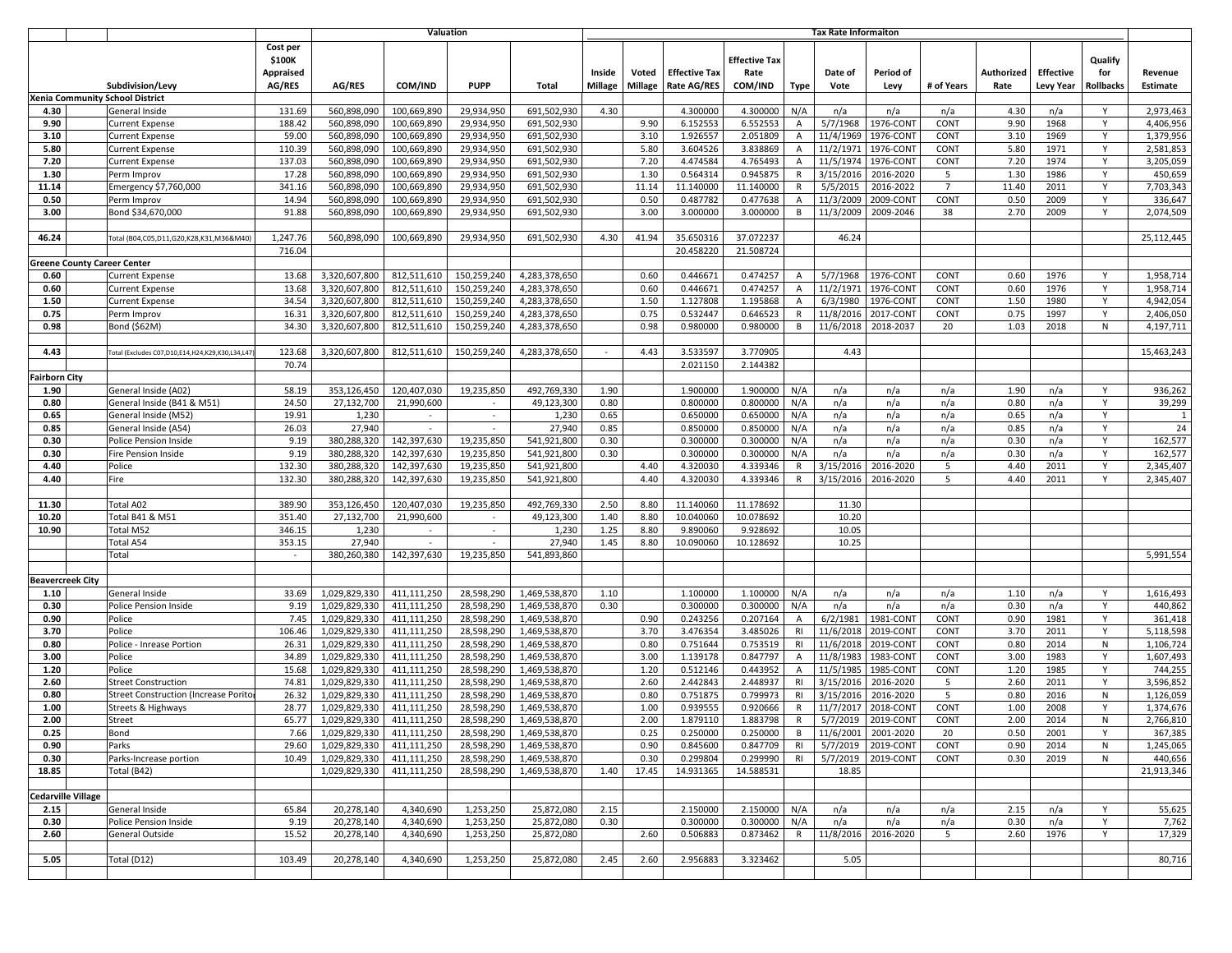| <b>Valuation</b> |                              |                                                  |                                                  |                            |                          |                          | <b>Tax Rate Informaiton</b> |                          |                         |                                     |                                         |                |                        |                       |              |                    |                                      |                             |                     |
|------------------|------------------------------|--------------------------------------------------|--------------------------------------------------|----------------------------|--------------------------|--------------------------|-----------------------------|--------------------------|-------------------------|-------------------------------------|-----------------------------------------|----------------|------------------------|-----------------------|--------------|--------------------|--------------------------------------|-----------------------------|---------------------|
|                  |                              | Subdivision/Levy                                 | Cost per<br>\$100K<br><b>Appraised</b><br>AG/RES | AG/RES                     | COM/IND                  | <b>PUPP</b>              | Total                       | Inside<br><b>Millage</b> | Voted<br><b>Millage</b> | <b>Effective Tax</b><br>Rate AG/RES | <b>Effective Tax</b><br>Rate<br>COM/IND | <b>Type</b>    | Date of<br>Vote        | Period of<br>Levy     | # of Years   | Authorized<br>Rate | <b>Effective</b><br><b>Levy Year</b> | Qualify<br>for<br>Rollbacks | Revenue<br>Estimate |
|                  | <b>Bowersville Village</b>   |                                                  |                                                  |                            |                          |                          |                             |                          |                         |                                     |                                         |                |                        |                       |              |                    |                                      |                             |                     |
| 2.30             |                              | General Inside                                   | 70.44                                            | 2,721,050                  | 160,630                  | 138,030                  | 3,019,710                   | 2.30                     |                         | 2.300000                            | 2.300000                                | N/A            | n/a                    | n/a                   | n/a          | 2.30               | n/a                                  | Y                           | 6,945               |
| 2.60             |                              | Current Expense                                  | 51.43                                            | 2,721,050                  | 160,630                  | 138,030                  | 3,019,710                   |                          | 2.60                    | 1.679418                            | 0.844080                                | $\mathsf{R}$   | 11/8/2016              | 2017-2021             | 5            | 2.60               | 2002                                 | Y                           | 5,064               |
| 3.50             |                              | <b>Current Expense</b>                           | 95.63                                            | 2,721,050                  | 160,630                  | 138,030                  | 3,019,710                   |                          | 3.50                    | 3.122532                            | 1.136261                                | R              | 11/8/2016              | 2017-2021             | 5            | 3.50               | 2003                                 | Y                           | 9,162               |
|                  |                              |                                                  |                                                  |                            |                          |                          |                             |                          |                         |                                     |                                         |                |                        |                       |              |                    |                                      |                             |                     |
| 8.40             |                              | Total (E15)                                      | 248.57                                           | 2,721,050                  | 160,630                  | 138,030                  | 3,019,710                   | 2.30                     | 6.10                    | 7.101950                            | 4.280341                                |                | 8.40                   |                       |              |                    |                                      |                             | 21,171              |
|                  |                              |                                                  |                                                  |                            |                          |                          |                             |                          |                         |                                     |                                         |                |                        |                       |              |                    |                                      |                             |                     |
| Clifton Village  |                              |                                                  |                                                  |                            |                          |                          |                             |                          |                         |                                     |                                         |                |                        |                       |              |                    |                                      | Y                           |                     |
| 2.50<br>6.50     |                              | General Inside<br><b>Current Expense</b>         | 76.56<br>98.56                                   | 2,429,610<br>2,429,610     | 284,690<br>284,690       | 114,550<br>114,550       | 2,828,850<br>2,828,850      | 2.50                     | 6.50                    | 2.500000<br>3.218248                | 2.500000<br>4.131062                    | N/A<br>R       | n/a<br>11/4/2014       | n/a<br>2015-2019      | n/a<br>5     | 2.50<br>6.50       | n/a<br>1995                          | Y                           | 7,072<br>9,740      |
| 2.00             |                              | <b>Current Expense</b>                           | 64.62                                            | 2,429,610                  | 284,690                  | 114,550                  | 2,828,850                   |                          | 2.00                    | 1.846196                            | 1.977828                                | $\mathsf{A}$   | 11/4/2014              | 2015-2019             | 5            | 2.00               | 2015                                 | ${\sf N}$                   | 5,278               |
|                  |                              |                                                  |                                                  |                            |                          |                          |                             |                          |                         |                                     |                                         |                |                        |                       |              |                    |                                      |                             |                     |
| 11.00            |                              | Total (F18)                                      | 264.76                                           | 2,429,610                  | 284,690                  | 114,550                  | 2,828,850                   | 2.50                     | 8.50                    | 7.564444                            | 8.608890                                |                | 11.00                  |                       |              |                    |                                      |                             | 22,090              |
|                  |                              |                                                  |                                                  |                            |                          |                          |                             |                          |                         |                                     |                                         |                |                        |                       |              |                    |                                      |                             |                     |
|                  | ellow Springs Village        |                                                  |                                                  |                            |                          |                          |                             |                          |                         |                                     |                                         |                |                        |                       |              |                    |                                      |                             |                     |
| 2.30             |                              | General Inside                                   | 70.44                                            | 100,343,360                | 13,001,190               | 859,670                  | 114,204,220                 | 2.30                     |                         | 2.300000                            | 2.300000                                | N/A            | n/a                    | n/a                   | n/a          | 2.30               | n/a                                  | Y                           | 262,670             |
| 0.30             |                              | Police Pension Inside                            | 9.19                                             | 100,343,360                | 13,001,190               | 859,670                  | 114,204,220                 | 0.30                     |                         | 0.300000                            | 0.300000                                | N/A            | n/a                    | n/a                   | n/a          | 0.30               | n/a                                  | Y                           | 34,261              |
| 8.40             |                              | <b>Current Expense</b>                           | 219.53                                           | 100,343,360                | 13,001,190               | 859,670                  | 114,204,220                 |                          | 8.40                    | 7.168190                            | 8.400000                                | R              | 3/15/2016              | 2016-2020             | 5            | 8.40               | 2006                                 | Y                           | 835,711             |
| 11.00            |                              | Total (F19)                                      | 341.89                                           | 100,343,360                | 13,001,190               | 859,670                  | 114,204,220                 | 2.60                     | 8.40                    | 9.768190                            | 11.000000                               |                | 11.00                  |                       |              |                    |                                      |                             | 1,132,642           |
|                  |                              |                                                  |                                                  |                            |                          |                          |                             |                          |                         |                                     |                                         |                |                        |                       |              |                    |                                      |                             |                     |
|                  | amestown Village             |                                                  |                                                  |                            |                          |                          |                             |                          |                         |                                     |                                         |                |                        |                       |              |                    |                                      |                             |                     |
| 2.90             |                              | General Inside                                   | 88.81                                            | 21,268,580                 | 7,035,380                | 980,350                  | 29,284,310                  | 2.90                     |                         | 2.900000                            | 2.900000                                | N/A            | n/a                    | n/a                   | n/a          | 2.90               | n/a                                  | Y                           | 84,924              |
| 1.10             |                              | <b>Current Expense</b>                           | 25.37                                            | 21,268,580                 | 7,035,380                | 980,350                  | 29,284,310                  |                          | 1.10                    | 0.828553                            | 1.029698                                | R              | 11/3/2015              | 2015-2019             | 5            | 1.10               | 2000                                 | Y                           | 25,945              |
| 1.80             |                              | Street                                           | 63.00                                            | 21,268,580                 | 7,035,380                | 980,350                  | 29,284,310                  |                          | 1.80                    | 1.800000                            | 1.795266                                | R              | 11/7/2017              | 2018-2022             | 5            | 1.80               | 2013                                 | ${\sf N}$                   | 52,678              |
| 3.00             |                              | Police                                           | 18.62                                            | 21.268.580                 | 7,035,380                | 980,350                  | 29,284,310                  |                          | 3.00                    | 0.607977                            | 1.170492                                | $\mathsf{A}$   | 11/4/1980              | 1980-CONT             | CONT         | 3.00               | 1980                                 | Y                           | 24,107              |
| 3.00             |                              | Police                                           | 24.36                                            | 21,268,580                 | 7,035,380                | 980,350                  | 29,284,310                  |                          | 3.00                    | 0.795327                            | 1.317849                                | $\mathsf{R}$   | 11/3/1981              | 1981-CONT             | CONT         | 3.00               | 1976                                 | Y                           | 29,128              |
| 5.40             |                              | Police                                           | 93.62                                            | 21,268,580                 | 7,035,380                | 980,350                  | 29,284,310                  |                          | 5.40                    | 3.056962                            | 4.756887                                | $\mathsf{R}$   | 11/8/2016              | 2017-2021             | 5            | 5.40               | 1992                                 | Y                           | 103,778             |
| 3.50             |                              | Police                                           | 107.19                                           | 21,268,580                 | 7,035,380                | 980,350                  | 29,284,310                  |                          | 3.50                    | 3.500000                            | 3.490795                                | R              | 11/4/2014              | 2015-2019             | 5            | 3.50               | 2010                                 | Y                           | 102,430             |
| 20.70            |                              | Total (H25 & J27)                                | 472.11                                           | 21,268,580                 | 7,035,380                | 980,350                  | 29,284,310                  | 2.90                     | 17.80                   | 13.488819                           | 16.460987                               |                | 20.70                  |                       |              |                    |                                      |                             | 422,990             |
|                  |                              |                                                  |                                                  |                            |                          |                          |                             |                          |                         |                                     |                                         |                |                        |                       |              |                    |                                      |                             |                     |
|                  | <b>Spring Valley Village</b> |                                                  |                                                  |                            |                          |                          |                             |                          |                         |                                     |                                         |                |                        |                       |              |                    |                                      |                             |                     |
| 2.30             |                              | General Inside                                   | 70.44                                            | 6,799,570                  | 308,870                  | 244,330                  | 7,352,770                   | 2.30                     |                         | 2.300000                            | 2.300000                                | N/A            | n/a                    | n/a                   | n/a          | 2.30               | n/a                                  | Y                           | 16,911              |
| 2.30             |                              | Current Expense                                  | 68.49                                            | 6,799,570                  | 308,870                  | 244,330                  | 7,352,770                   |                          | 2.30                    | 2.236481                            | 2.238401                                | R              | 11/8/2016              | 2017-2021             | 5            | 2.30               | 2012                                 | Y                           | 16,460              |
| 3.00             |                              | <b>Current Expense</b>                           | 102.10                                           | 6,799,570                  | 308,870                  | 244,330                  | 7,352,770                   |                          | 3.00                    | 2.917149                            | 2.919654                                | R              | 11/6/2018              | 2019-2023             | 5            | 3.00               | 2014                                 | ${\sf N}$                   | 21,470              |
| 1.00             |                              | <b>Current Expense</b>                           | 34.03                                            | 6,799,570                  | 308,870                  | 244,330                  | 7,352,770                   |                          | 1.00                    | 0.972383                            | 0.973218                                | R              | 11/6/2018              | 2019-2023             | 5            | 1.00               | 2014                                 | ${\sf N}$                   | 7,157               |
| 3.00             |                              | Police                                           | 21.02                                            | 6,799,570                  | 308,870                  | 244,330                  | 7,352,770                   |                          | 3.00                    | 0.686400                            | 1.200300                                | $\mathsf{A}$   | 11/3/1983              | 1981-CONT             | CONT         | 3.00               | 1981                                 | Y                           | 5,771               |
| 1.10             |                              | Police                                           | 5.40                                             | 6,799,570                  | 308,870                  | 244,330                  | 7,352,770                   |                          | 1.10                    | 0.176254                            | 0.350414                                | R              | 11/6/1984              | 1985-CONT             | CONT         | 1.10               | 1976                                 | Y                           | 1,575               |
| 1.00             |                              | Street                                           | 29.78                                            | 6,799,570                  | 308,870                  | 244,330                  | 7,352,770                   |                          | 1.00                    | 0.972383                            | 0.973218                                | R              | 11/3/2015              | 2016-2020             | 5            | 1.00               | 2011                                 | Y                           | 7,157               |
| 13.70            |                              | Total (K31)                                      | 359.14                                           | 6,799,570                  | 308,870                  | 244,330                  | 7,352,770                   | 2.30                     | 11.40                   | 10.261050                           | 10.955205                               |                | 13.70                  |                       |              |                    |                                      |                             | 76,501              |
|                  |                              |                                                  |                                                  |                            |                          |                          |                             |                          |                         |                                     |                                         |                |                        |                       |              |                    |                                      |                             |                     |
| Bellbrook City   |                              |                                                  |                                                  |                            |                          |                          |                             |                          |                         |                                     |                                         |                |                        |                       |              |                    |                                      |                             |                     |
| 2.70             |                              | General Inside                                   | 82.69                                            | 170,563,930                | 11,524,440               | 4,928,520                | 187,016,890                 | 2.70                     |                         | 2.700000                            | 2.700000                                | N/A            | n/a                    | n/a                   | n/a          | 2.70               | n/a                                  | Y                           | 504,946             |
| 0.30             |                              | Police Pension Inside                            | 9.19                                             | 170,563,930                | 11,524,440               | 4,928,520                | 187,016,890                 | 0.30                     |                         | 0.300000                            | 0.300000                                | N/A            | n/a                    | n/a                   | n/a          | 0.30               | n/a                                  | Y                           | 56,105              |
| 1.30             |                              | <b>Current Expense</b>                           | 36.40                                            | 170,563,930                | 11,524,440               | 4,928,520                | 187,016,890                 |                          | 1.30                    | 1.188477                            | 1.299193                                | R              | 5/2/2017               | 2017-2021             | 5            | 1.30               | 2007                                 | Y                           | 224,091             |
| 3.90             |                              | Police                                           | 108.82                                           | 170,563,930                | 11,524,440               | 4,928,520                | 187,016,890                 |                          | 3.90                    | 3.553298                            | 3.897578                                | RE             | 11/7/2006              | 2006-CONT             | CONT         | 3.90               | 2006                                 | Y<br>Y                      | 670,203             |
| 2.90<br>2.50     |                              | Police<br>Police                                 | 82.70<br>64.86                                   | 170,563,930<br>170,563,930 | 11,524,440<br>11,524,440 | 4,928,520<br>4,928,520   | 187,016,890<br>187,016,890  |                          | 2.90<br>2.50            | 2.700425<br>2.118033                | 2.898199<br>2.425305                    | RE<br>RE       | 11/8/2011<br>11/4/2003 | 2011-CON<br>2003-CON1 | CONT<br>CONT | 2.90<br>2.50       | 2011<br>2003                         | Y                           | 508,288<br>401,532  |
| 3.90             |                              | Fire                                             | 88.23                                            | 170,563,930                | 11,524,440               | 4,928,520                | 187,016,890                 |                          | 3.90                    | 2.881086                            | 2.892384                                | RE             | 11/3/1998 1998-CONT    |                       | CONT         | 3.90               | 1998                                 | Y                           | 543,964             |
| 2.00             |                              | Fire                                             | 57.03                                            | 170,563,930                | 11,524,440               | 4,928,520                | 187,016,890                 |                          | 2.00                    | 1.862362                            | 1.998758                                | $\mathsf{A}$   | 5/5/2009               | 2009-CONT             | CONT         | 2.00               | 2009                                 | Y                           | 350,543             |
| 1.75             |                              | Fire                                             | 61.10                                            | 170,563,930                | 11,524,440               | 4,928,520                | 187,016,890                 |                          | 1.75                    | 1.745641                            | 1.748913                                | $\overline{A}$ | 5/8/2018               | 2018-CONT             | CONT         | 1.75               | 2018                                 | ${\sf N}$                   | 326,524             |
|                  |                              |                                                  |                                                  |                            |                          |                          |                             |                          |                         |                                     |                                         |                |                        |                       |              |                    |                                      |                             |                     |
| 21.25            |                              | Total (L35)                                      | 666.73                                           | 170,563,930                | 11,524,440               | 4,928,520                | 187,016,890                 | 3.00                     | 18.25                   | 19.049322                           | 20.160330                               |                | 21.25                  |                       |              |                    |                                      |                             | 3,586,196           |
|                  |                              |                                                  |                                                  |                            |                          |                          |                             |                          |                         |                                     |                                         |                |                        |                       |              |                    |                                      |                             |                     |
| Xenia City       |                              |                                                  |                                                  |                            |                          |                          |                             |                          |                         |                                     |                                         |                |                        |                       |              |                    |                                      |                             |                     |
| 2.40             |                              | General Inside                                   | 73.50                                            | 294,893,010                | 86,506,530               | 11,244,250               | 392,643,790                 | 2.40                     |                         | 2.400000                            | 2.400000                                | N/A            | n/a                    | n/a                   | n/a          | 2.40               | n/a                                  | Y                           | 942,345             |
| 0.10<br>0.10     |                              | Pension Bond Inside<br><b>Street Bond Inside</b> | 3.06<br>3.06                                     | 294,893,010<br>294,893,010 | 86,506,530<br>86,506,530 | 11,244,250<br>11,244,250 | 392,643,790<br>392,643,790  | 0.10<br>0.10             |                         | 0.100000<br>0.100000                | 0.100000<br>0.100000                    | N/A<br>N/A     | n/a<br>n/a             | n/a<br>n/a            | n/a<br>n/a   | 0.10<br>0.10       | n/a<br>n/a                           | Y<br>Y                      | 39,264<br>39,264    |
| 0.30             |                              | Police Pension Inside                            | 9.19                                             | 294,893,010                | 86,506,530               | 11,244,250               | 392,643,790                 | 0.30                     |                         | 0.300000                            | 0.300000                                | N/A            | n/a                    | n/a                   | n/a          | 0.30               | n/a                                  | Y                           | 117,793             |
| 0.30             |                              | Fire Pension Inside                              | 9.19                                             | 294,893,010                | 86,506,530               | 11,244,250               | 392,643,790                 | 0.30                     |                         | 0.300000                            | 0.300000                                | N/A            | n/a                    | n/a                   | n/a          | 0.30               | n/a                                  | Y                           | 117,793             |
| 3.50             |                              | <b>Current Expense</b>                           | 28.90                                            | 294,893,010                | 86,506,530               | 11,244,250               | 392,643,790                 |                          | 3.50                    | 0.943649                            | 1.816091                                | R              | 5/7/2019               | 2019-2023             | 5            | 3.50               | 1976                                 | Y                           | 474,734             |
|                  |                              |                                                  |                                                  |                            |                          |                          |                             |                          |                         |                                     |                                         |                |                        |                       |              |                    |                                      |                             |                     |
| 6.70             |                              | Total (M40)                                      | 145.03                                           | 294,893,010                | 86,506,530               | 11,244,250               | 392,643,790                 | 3.20                     | 3.50                    | 4.143649                            | 5.016091                                |                | 6.70                   |                       |              |                    |                                      |                             | 1,731,193           |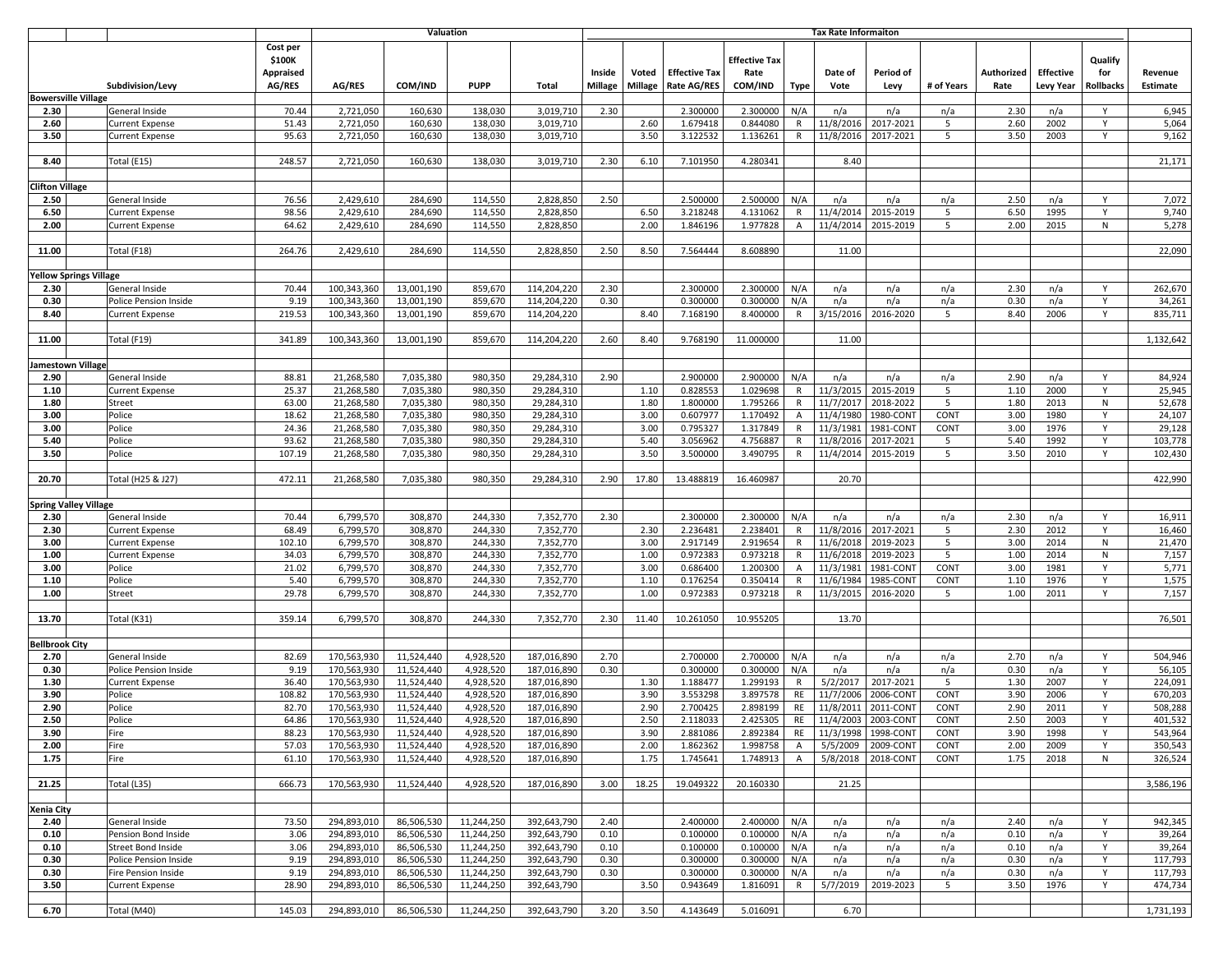|                      |                             |                                                        |                                           |                              | Valuation                  |                          | <b>Tax Rate Informaiton</b>  |                   |                  |                                            |                                         |              |                    |                     |              |                    |                                      |                             |                            |
|----------------------|-----------------------------|--------------------------------------------------------|-------------------------------------------|------------------------------|----------------------------|--------------------------|------------------------------|-------------------|------------------|--------------------------------------------|-----------------------------------------|--------------|--------------------|---------------------|--------------|--------------------|--------------------------------------|-----------------------------|----------------------------|
| <b>Bath Township</b> |                             | Subdivision/Levy                                       | Cost per<br>\$100K<br>Appraised<br>AG/RES | AG/RES                       | COM/IND                    | <b>PUPP</b>              | Total                        | Inside<br>Millage | Voted<br>Millage | <b>Effective Tax</b><br><b>Rate AG/RES</b> | <b>Effective Tax</b><br>Rate<br>COM/IND | Type         | Date of<br>Vote    | Period of<br>Levy   | # of Years   | Authorized<br>Rate | <b>Effective</b><br><b>Levy Year</b> | Qualify<br>for<br>Rollbacks | Revenue<br><b>Estimate</b> |
| 0.40                 |                             | General Inside                                         | 12.25                                     | 422,122,320                  | 140,216,970                | 26,313,870               | 588,653,160                  | 0.40              |                  | 0.400000                                   | 0.400000                                | N/A          | n/a                | n/a                 | n/a          | 0.40               | n/a                                  | Y                           | 235,461                    |
| 2.50                 |                             | Road Inside (A01/A50)                                  | 76.56                                     | 68,967,930                   | 18,994,030                 | 7,078,020                | 95,039,980                   | 2.50              |                  | 2.500000                                   | 2.500000                                | N/A          | n/a                | n/a                 | n/a          | 2.50               | n/a                                  | Y                           | 237,600                    |
| 1.05                 |                             | Road Inside (A54)                                      | 32.16                                     | 27,940                       | $\sim$                     | $\sim$                   | 27,940                       | 1.05              |                  | 1.050000                                   | 1.050000                                | N/A          | n/a                | n/a                 | n/a          | 1.05               | n/a                                  | Y                           | 29                         |
| 2.30                 |                             | Road Inside (A53)                                      | 70.44                                     | $\overline{\phantom{a}}$     | $\overline{\phantom{a}}$   | $\sim$                   | $\overline{\phantom{a}}$     | 2.30              |                  | 2.300000                                   | 2.300000                                | N/A          | n/a                | n/a                 | n/a          | 1.25               | n/a                                  | Y                           | $\sim$                     |
| 2.20                 |                             | Road                                                   | 77.00                                     | 68,995,870                   | 18,994,030                 | 7,078,020                | 95,067,920                   |                   | 2.20             | 2.200000                                   | 2.193833                                | Α            | 11/8/2016          | 2016-2020           | 5            | 2.20               | 2016                                 | N                           | 209,032                    |
| 7.00                 |                             | Fire                                                   | 213.09                                    | 68,967,930                   | 18,994,030                 | 7,078,020                | 95,039,980                   |                   | 7.00             | 6.958154                                   | 6.954283                                | $\mathsf{R}$ | 11/4/2014          | 2015-2019           | 5            | 7.00               | 2010                                 | Y                           | 661,525                    |
|                      |                             |                                                        |                                           |                              |                            |                          |                              |                   |                  |                                            |                                         |              |                    |                     |              |                    |                                      |                             |                            |
| 12.10                |                             | <b>Total A01 &amp; A50</b>                             | 422.04                                    | 68,967,930                   | 18,994,030                 | 7,078,020                | 95,039,980                   | 2.90              | 9.20             | 12.058154                                  | 12.048116                               |              | 12.10              |                     |              |                    |                                      |                             |                            |
| 4.90                 |                             | Total A53                                              | 171.50                                    |                              |                            |                          |                              | 2.70              | 2.20             | 4.900000                                   | 4.893833                                |              | 4.90               |                     |              |                    |                                      |                             |                            |
| 3.65<br>0.40         |                             | Total A54                                              | 127.75<br>14.00                           | 27,940<br>422,122,320        | 140,216,970                | $\sim$<br>26,313,870     | 27,940<br>588,653,160        | 1.45<br>0.40      | 2.20<br>$\sim$   | 3.650000<br>0.400000                       | 3.643833<br>0.400000                    |              | 3.65<br>0.40       |                     |              |                    |                                      |                             |                            |
|                      |                             | Total A02<br>Total                                     |                                           |                              |                            |                          |                              |                   |                  |                                            |                                         |              |                    |                     |              |                    |                                      |                             | 1,343,647                  |
|                      |                             |                                                        |                                           |                              |                            |                          |                              |                   |                  |                                            |                                         |              |                    |                     |              |                    |                                      |                             |                            |
|                      | <b>Beavercreek Township</b> |                                                        |                                           |                              |                            |                          |                              |                   |                  |                                            |                                         |              |                    |                     |              |                    |                                      |                             |                            |
| 0.50                 |                             | General Inside                                         | 15.31                                     | 1,345,396,980                | 468,002,580                | 47,108,500               | 1,860,508,060                | 0.50              |                  | 0.500000                                   | 0.500000                                | N/A          | n/a                | n/a                 | n/a          | 0.50               | n/a                                  | Y                           | 930,254                    |
| 1.40                 |                             | Road Inside                                            | 42.88                                     | 288,604,060                  | 34,900,730                 | 18,510,210               | 342,015,000                  | 1.40              |                  | 1.400000                                   | 1.400000                                | N/A          | n/a                | n/a                 | n/a          | 1.40               | n/a                                  | Y                           | 478,821                    |
| 1.50                 |                             | Road                                                   | 40.50                                     | 288,604,060                  | 34,900,730                 | 18,510,210               | 342,015,000                  |                   | 1.50             | 1.322414                                   | 1.184660                                | R            | 11/8/2016          | 2016-2020           | 5            | 1.50               | 2007                                 | Y                           | 450,765                    |
| 0.50                 |                             | Road                                                   | 9.68                                      | 288,604,060                  | 34,900,730                 | 18,510,210               | 342,015,000                  |                   | 0.50             | 0.316015                                   | 0.382888                                | RI           | 11/4/2014          | 2015-2019           | 5            | 0.50               | 2000                                 | Y                           | 113,821                    |
| 0.40                 |                             | Road - Increase                                        | 12.86                                     | 288.604.060                  | 34,900,730                 | 18,510,210               | 342,015,000                  |                   | 0.40             | 0.367426                                   | 0.321299                                | R1           | 11/4/2014          | 2015-2019           | 5            | 0.40               | 2015                                 | N                           | 124,658                    |
| 2.00                 |                             | Fire                                                   | 57.29                                     | 1,318,433,390                | 446,011,980                | 47,108,500               | 1,811,553,870                |                   | 2.00             | 1.870738                                   | 1.860656                                | RE           | 11/3/2009          | 2009-CONT           | CONT         | 2.00               | 2009                                 | Y                           | 3,390,535                  |
| 1.00                 |                             | Fire                                                   | 6.41                                      | 1,318,433,390                | 446.011.980                | 47,108,500               | 1.811.553.870                |                   | 1.00             | 0.209343                                   | 0.213255                                | R            | 11/2/1982          | 1982-CONT           | CONT         | 1.00               | 1977                                 | Y                           | 418,228                    |
| 2.75                 |                             | Fire                                                   | 73.61                                     | 1,318,433,390                | 446,011,980                | 47,108,500               | 1,811,553,870                |                   | 2.75             | 2.403530                                   | 2.410590                                | RE           | 11/8/2005          | 2005-CONT           | CONT         | 2.75               | 2005                                 | Y                           | 4,373,595                  |
| 3.50                 |                             | Fire                                                   | 122.29                                    | 1,318,433,390                | 446,011,980                | 47,108,500               | 1,811,553,870                |                   | 3.50             | 3.493861                                   | 3.499759                                | Α            | 11/5/2019          | 2019-CONT           | CONT         | 3.50               | 2019                                 | N                           | 6,332,237                  |
| 1.00                 |                             | Police                                                 | 5.48                                      | 288,604,060                  | 34,900,730                 | 18,510,210               | 342,015,000                  |                   | 1.00             | 0.178839                                   | 0.197351                                | $\mathsf{R}$ | 11/4/1980          | 1980-CON            | CONT         | 1.00               | 1976                                 | Y                           | 77,012                     |
| 0.90                 |                             | Police                                                 | 4.93                                      | 1,318,433,390                | 446,011,980                | 47,108,500               | 1,811,553,870                |                   | 0.90             | 0.160955                                   | 0.177616                                | R            | 11/3/1981          | 1981-CONT           | CONT         | 0.90               | 1976                                 | Y                           | 333,825                    |
| 3.00<br>0.90         |                             | Police                                                 | 14.53<br>29.18                            | 1,318,433,390                | 446,011,980<br>446,011,980 | 47,108,500               | 1,811,553,870                |                   | 3.00<br>0.90     | 0.474324<br>0.833594                       | 0.590712<br>0.739830                    | R<br>A       | 11/8/1983          | 1983-CON            | CONT<br>CONT | 3.00<br>0.90       | 1978<br>2016                         | Y<br>N                      | 1,030,155                  |
| 19.35                |                             | Police - Additional (Unincorp Area)<br>Total B03 & B04 | 473.59                                    | 1,318,433,390<br>288,604,060 | 34,900,730                 | 47,108,500<br>18,510,210 | 1,811,553,870<br>342,015,000 | 1.90              | 17.45            | 13.531039                                  | 13.478616                               |              | 11/8/2016<br>19.35 | 2016-CONT           |              |                    |                                      |                             | 1,471,409                  |
| 0.50                 |                             | Total B41                                              | 17.50                                     | 34,493,500                   | 21,990,600                 | $\sim$                   | 56,484,100                   | 0.50              | $\sim$           | 0.500000                                   | 0.500000                                |              | 0.50               |                     |              |                    |                                      |                             |                            |
| 9.75                 |                             | Total B42                                              | 296.71                                    | 1,029,829,330                | 411,111,250                | 28,598,290               | 1,469,538,870                | 0.50              | 9.25             | 8.477472                                   | 8.484260                                |              | 9.75               |                     |              |                    |                                      |                             |                            |
|                      |                             | Total                                                  | $\sim$                                    |                              |                            |                          |                              |                   |                  |                                            |                                         |              |                    |                     |              |                    |                                      |                             | 19,525,315                 |
|                      |                             |                                                        |                                           |                              |                            |                          |                              |                   |                  |                                            |                                         |              |                    |                     |              |                    |                                      |                             |                            |
|                      | aesarscreek Township        |                                                        |                                           |                              |                            |                          |                              |                   |                  |                                            |                                         |              |                    |                     |              |                    |                                      |                             |                            |
| 2.20                 |                             | General Inside                                         | 67.38                                     | 42,136,860                   | 505,810                    | 1,100,450                | 43,743,120                   | 2.20              |                  | 2.200000                                   | 2.200000                                | N/A          | n/a                | n/a                 | n/a          | 2.20               | n/a                                  | Y                           | 96,235                     |
| 0.90                 |                             | Road Inside                                            | 27.56                                     | 42,136,860                   | 505,810                    | 1,100,450                | 43,743,120                   | 0.90              |                  | 0.900000                                   | 0.900000                                | N/A          | n/a                | n/a                 | n/a          | 0.90               | n/a                                  | Y                           | 39,369                     |
| 1.50                 |                             | Fire                                                   | 31.16                                     | 42,136,860                   | 505,810                    | 1,100,450                | 43,743,120                   |                   | 1.50             | 1.017551                                   | 1.434728                                | R            | 11/5/2019          | 2019-2023           | 5            | 1.50               | 2004                                 | Y                           | 45,253                     |
| 2.00                 |                             | Fire                                                   | 43.90                                     | 42,136,860                   | 505,810                    | 1,100,450                | 43,743,120                   |                   | 2.00             | 1.433584                                   | 1.972164                                | $\mathsf{R}$ | 11/7/2017          | 2018-2022           | 5            | 2.00               | 2008                                 | Y                           | 63,605                     |
|                      |                             |                                                        |                                           |                              |                            |                          |                              |                   |                  |                                            |                                         |              |                    |                     |              |                    |                                      |                             |                            |
| 6.60                 |                             | Total C05, C06 & C07                                   | 194.29                                    | 42,136,860                   | 505,810                    | 1,100,450                | 43,743,120                   | 3.10              | 3.50             | 5.551135                                   | 6.506892                                |              | 6.60               |                     |              |                    |                                      |                             | 244,462                    |
|                      | edarville Township          |                                                        |                                           |                              |                            |                          |                              |                   |                  |                                            |                                         |              |                    |                     |              |                    |                                      |                             |                            |
| 0.55                 |                             | General Inside                                         | 16.84                                     | 75,039,770                   | 5,243,420                  | 9,288,400                | 89,571,590                   | 0.55              |                  | 0.550000                                   | 0.550000                                | N/A          | n/a                | n/a                 | n/a          | 0.55               | n/a                                  | Y                           | 49,264                     |
| 1.45                 |                             | Road Inside                                            | 44.41                                     | 54,761,630                   | 902,730                    | 8,035,150                | 63,699,510                   | 1.45              |                  | 1.450000                                   | 1.450000                                | N/A          | n/a                | n/a                 | n/a          | 1.45               | n/a                                  | Y                           | 92,364                     |
| 1.50                 |                             | <b>Current Exense</b>                                  | 40.30                                     | 75,039,770                   | 5,243,420                  | 9,288,400                | 89,571,590                   |                   | 1.50             | 1.315857                                   | 1.353428                                | RE           | 11/7/2017          | 2018-2022           | 5            | 1.50               | 2013                                 | Y                           | 119,771                    |
| 1.00                 |                             | <b>Current Exense</b>                                  | 34.94                                     | 75,039,770                   | 5,243,420                  | 9,288,400                | 89,571,590                   |                   | 1.00             | 0.998225                                   | 0.985645                                | RE           | 11/4/2014          | 2015-2019           | 5            | 1.00               | 2015                                 | N                           | 89,363                     |
| 1.00                 |                             | Fire                                                   | 26.87                                     | 75,039,770                   | 5,243,420                  | 9,288,400                | 89,571,590                   |                   | 1.00             | 0.877238                                   | 0.888120                                | R            | 11/8/2016          | 2017-2021           | 5            | 1.00               | 2012                                 | Y                           | 79,773                     |
| 0.90                 |                             | Fire                                                   | 6.24                                      | 75,039,770                   | 5,243,420                  | 9,288,400                | 89,571,590                   |                   | 0.90             | 0.203909                                   | 0.272223                                | $\mathsf{R}$ | 11/3/1987          | 1987-CON1           | CONT         | 0.90               | 1976                                 | Y                           | 25,088                     |
| 1.50                 |                             | Fire                                                   | 40.30                                     | 75,039,770                   | 5,243,420                  | 9,288,400                | 89,571,590                   |                   | 1.50             | 1.315857                                   | 1.353428                                | RE           | 11/7/2017          | 2018-2022           | 5            | 1.50               | 2013                                 | Y                           | 119,771                    |
| 2.00                 |                             | Fire                                                   | 69.88                                     | 75,039,770                   | 5,243,420                  | 9,288,400                | 89,571,590                   |                   | 2.00             | 1.996450                                   | 1.971290                                | RE           | 11/4/2014          | 2015-2019           | -5           | 2.00               | 2015                                 | N                           | 178,726                    |
|                      |                             |                                                        |                                           |                              |                            |                          |                              |                   |                  |                                            |                                         |              |                    |                     |              |                    |                                      |                             |                            |
| 9.90                 |                             | Total D08, D09, D10 & D11<br>Total D12                 | 304.76<br>254.01                          | 54,761,630<br>20,278,140     | 902,730<br>4,340,690       | 8,035,150                | 63,699,510<br>25,872,080     | 2.00<br>0.55      | 7.90<br>7.90     | 8.707536                                   | 8.824134<br>7.374134                    |              | 9.90               |                     |              |                    |                                      |                             |                            |
| 8.45                 |                             | Total                                                  | $\sim$                                    |                              |                            | 1,253,250                |                              |                   |                  | 7.257536                                   |                                         |              | 8.45               |                     |              |                    |                                      |                             | 754,120                    |
|                      |                             |                                                        |                                           |                              |                            |                          |                              |                   |                  |                                            |                                         |              |                    |                     |              |                    |                                      |                             |                            |
|                      | Jefferson Township          |                                                        |                                           |                              |                            |                          |                              |                   |                  |                                            |                                         |              |                    |                     |              |                    |                                      |                             |                            |
| 1.20                 |                             | General Inside                                         | 36.75                                     | 37,081,700                   | 334,020                    | 8,791,760                | 46,207,480                   | 1.20              |                  | 1.200000                                   | 1.200000                                | N/A          | n/a                | n/a                 | n/a          | 1.20               | n/a                                  | Y                           | 55,449                     |
| 1.90                 |                             | Road Inside                                            | 58.19                                     | 34,360,650                   | 173,390                    | 8,653,730                | 43,187,770                   | 1.90              |                  | 1.900000                                   | 1.900000                                | N/A          | n/a                | n/a                 | n/a          | 0.90               | n/a                                  | Y                           | 82,057                     |
| 1.50                 |                             | Fire                                                   | 21.48                                     | 37,081,700                   | 334,020                    | 8,791,760                | 46,207,480                   |                   | 1.50             | 0.701366                                   | 0.884283                                | R            |                    | 11/7/2017 2017-2021 | 5            | 1.50               | 2002                                 | Y                           | 39,491                     |
| 2.00                 |                             | Fire                                                   | 19.08                                     | 37,081,700                   | 334,020                    | 8,791,760                | 46,207,480                   |                   | 2.00             | 0.623050                                   | 1.179044                                | R            |                    | 11/8/2016 2017-2021 | 5            | 2.00               | 1992                                 | Y                           | 41,081                     |
| 3.00                 |                             | Fire                                                   | 83.18                                     | 37,081,700                   | 334,020                    | 8,791,760                | 46,207,480                   |                   | 3.00             | 2.376672                                   | 2.042550                                | $\mathsf{R}$ |                    | 11/6/2018 2019-2023 | 5            | 3.00               | 2014                                 | N                           | 115,189                    |
|                      |                             |                                                        |                                           |                              |                            |                          |                              |                   |                  |                                            |                                         |              |                    |                     |              |                    |                                      |                             |                            |
| 9.60                 |                             | Total E13 & E14                                        | 238.04                                    | 34,360,650                   | 173,390                    | 8,653,730                | 43,187,770                   | 3.10              | 6.50             | 6.801088                                   | 7.205877                                |              | 9.60               |                     |              |                    |                                      |                             |                            |
| 7.70                 |                             | Total E15                                              | 171.54                                    | 2,721,050                    | 160,630                    | 138,030                  | 3,019,710                    | 1.20              | 6.50             | 4.901088                                   | 5.305877                                |              | 7.70               |                     |              |                    |                                      |                             |                            |
|                      |                             | Total                                                  | $\sim$                                    |                              |                            |                          |                              |                   |                  |                                            |                                         |              |                    |                     |              |                    |                                      |                             | 333,267                    |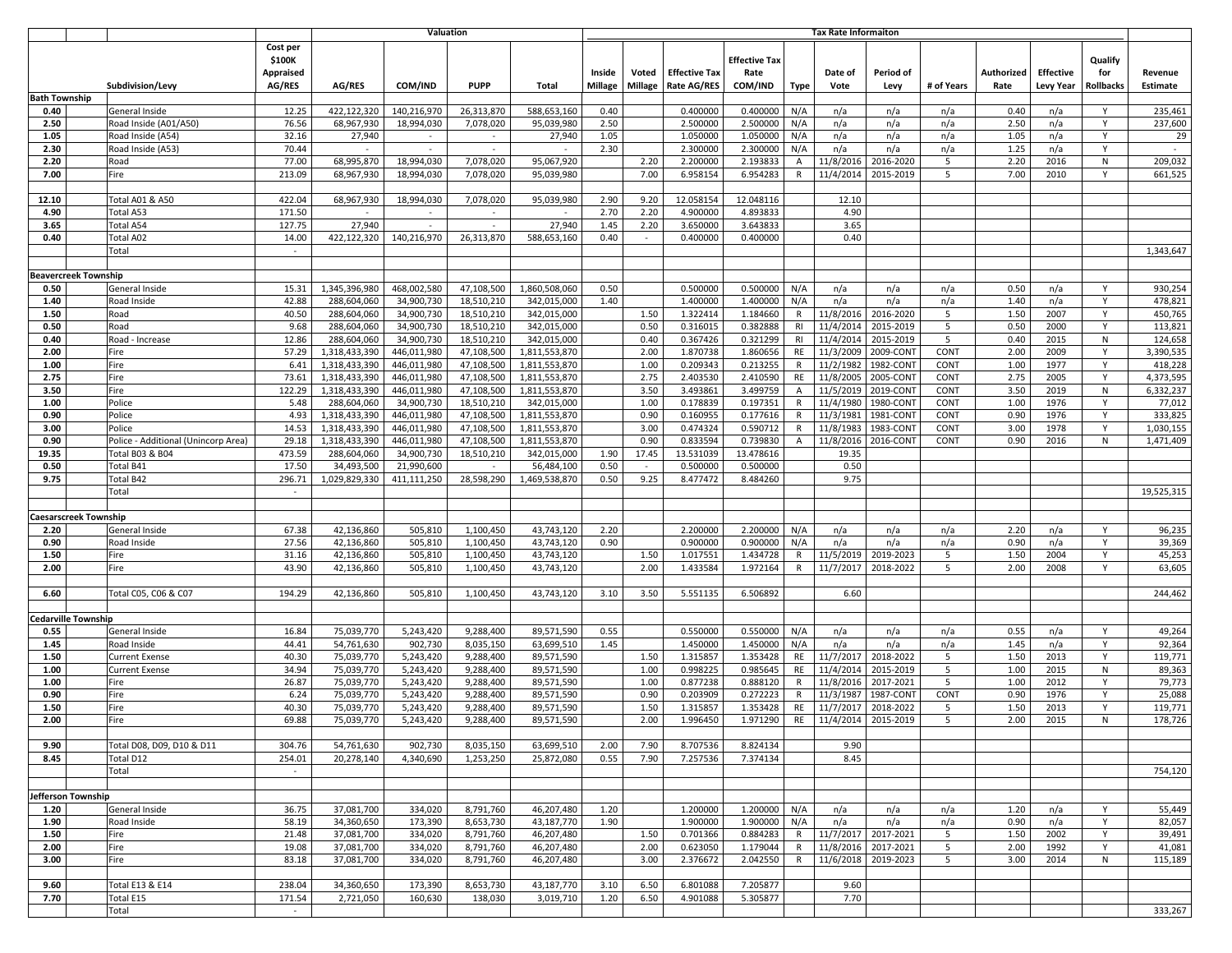|               | Valuation                     |                            |                                                  |               |            |                        |              | <b>Tax Rate Informaiton</b> |                         |                                            |                                         |                |                     |                     |            |                    |                                      |                             |                            |
|---------------|-------------------------------|----------------------------|--------------------------------------------------|---------------|------------|------------------------|--------------|-----------------------------|-------------------------|--------------------------------------------|-----------------------------------------|----------------|---------------------|---------------------|------------|--------------------|--------------------------------------|-----------------------------|----------------------------|
|               |                               | Subdivision/Levy           | Cost per<br>\$100K<br><b>Appraised</b><br>AG/RES | <b>AG/RES</b> | COM/IND    | <b>PUPP</b>            | <b>Total</b> | Inside<br><b>Millage</b>    | Voted<br><b>Millage</b> | <b>Effective Tax</b><br><b>Rate AG/RES</b> | <b>Effective Tax</b><br>Rate<br>COM/IND | <b>Type</b>    | Date of<br>Vote     | Period of<br>Levy   | # of Years | Authorized<br>Rate | <b>Effective</b><br><b>Levy Year</b> | Qualify<br>for<br>Rollbacks | Revenue<br><b>Estimate</b> |
|               | Miami Township                |                            |                                                  |               |            |                        |              |                             |                         |                                            |                                         |                |                     |                     |            |                    |                                      |                             |                            |
| 0.60          |                               | General Inside             | 18.38                                            | 145,420,690   | 15,616,990 | 3,458,660              | 164,496,340  | 0.60                        |                         | 0.600000                                   | 0.600000                                | N/A            | n/a                 | n/a                 | n/a        | 0.60               | n/a                                  | Y                           | 98,698                     |
| 1.50          |                               | Road Inside                | 45.94                                            | 43,570,360    | 2,349,360  | 2,523,470              | 48,443,190   | 1.50                        |                         | 1.500000                                   | 1.500000                                | N/A            | n/a                 | n/a                 | n/a        | 1.50               | n/a                                  | Y                           | 72,665                     |
| 3.80          |                               | Fire                       | 106.73                                           | 145,420,690   | 15,616,990 | 3,458,660              | 164,496,340  |                             | 3.80                    | 3.485018                                   | 3.800000                                | R              | 11/4/201            | 2015-2019           | 5          | 3.80               | 2010                                 | Y                           | 579,281                    |
| 2.35          |                               | Bond (\$5.75 M)            | 82.25                                            | 145,420,690   | 15,616,990 | 3,458,660              | 164,496,340  |                             | 2.35                    | 2.350000                                   | 2.350000                                | $\overline{A}$ | 5/2/2017            | 2017-2046           | 30         | 2.40               | 2017                                 | N                           | 386,566                    |
|               |                               |                            |                                                  |               |            |                        |              |                             |                         |                                            |                                         |                |                     |                     |            |                    |                                      |                             |                            |
| 8.25          |                               | Total F16 & F17            | 277.73                                           | 43,570,360    | 2,349,360  | 2,523,470              | 48,443,190   | 2.10                        | 6.15                    | 7.935018                                   | 8.250000                                |                | 8.25                |                     |            |                    |                                      |                             |                            |
| 6.75          |                               | <b>Total F18 &amp; F19</b> | 225.23                                           | 101,850,330   | 13,267,630 | 935,190                | 116.053.150  | 0.60                        | 6.15                    | 6.435018                                   | 6.750000                                |                | 6.75                |                     |            |                    |                                      |                             |                            |
|               |                               |                            |                                                  |               |            |                        |              |                             |                         |                                            |                                         |                |                     |                     |            |                    |                                      |                             | 1,137,210                  |
|               |                               |                            |                                                  |               |            |                        |              |                             |                         |                                            |                                         |                |                     |                     |            |                    |                                      |                             |                            |
|               | New Jasper Township           |                            |                                                  |               |            |                        |              |                             |                         |                                            |                                         |                |                     |                     |            |                    |                                      |                             |                            |
| 1.70          |                               | General Inside             | 52.06                                            | 68,536,420    | 770,000    | 1,853,350              | 71,159,770   | 1.70                        |                         | 1.700000                                   | 1.700000                                | N/A            | n/a                 | n/a                 | n/a        | 1.70               | n/a                                  | Y                           | 120,972                    |
| 1.50          |                               | Road Inside                | 45.94                                            | 68,536,420    | 770,000    | 1,853,350              | 71,159,770   | 1.50                        |                         | 1.500000                                   | 1.500000                                | N/A            | n/a                 | n/a                 | n/a        | 1.50               | n/a                                  | Y                           | 106,740                    |
| 1.50          |                               | Road                       | 48.15                                            | 68,536,420    | 770,000    | 1,853,350              | 71,159,770   |                             | 1.50                    | 1.375614                                   | 1.394573                                | R              | 11/6/201            | 2018-2022           | 5          | 1.50               | 2013                                 | ${\sf N}$                   | 98,134                     |
| 3.00          |                               | Fire                       | 84.26                                            | 68,536,420    | 770,000    | 1,853,350              | 71,159,770   |                             | 3.00                    | 2.751228                                   | 2.756703                                | RI             | 11/3/2015           | 2016-2020           | 5          | 3.00               | 2011                                 | Y                           | 196,242                    |
| 1.50          |                               | Fire (Increase)            | 52.50                                            | 68,536,420    | 770,000    | 1,853,350              | 71,159,770   |                             | 1.50                    | 1.500000                                   | 1.394573                                | RI             | 11/3/2015           | 2016-2020           | 5          | 1.50               | 2016                                 | N                           | 106,658                    |
|               |                               |                            |                                                  |               |            |                        |              |                             |                         |                                            |                                         |                |                     |                     |            |                    |                                      |                             |                            |
|               |                               |                            |                                                  |               |            |                        |              |                             |                         |                                            |                                         |                | 9.20                |                     |            |                    |                                      |                             |                            |
| 9.20          |                               | Total G20 & G21            | 308.94                                           | 68,536,420    | 770,000    | 1,853,350              | 71,159,770   | 3.20                        | 6.00                    | 8.826842                                   | 8.745849                                |                |                     |                     |            |                    |                                      |                             | 628,746                    |
|               |                               |                            |                                                  |               |            |                        |              |                             |                         |                                            |                                         |                |                     |                     |            |                    |                                      |                             |                            |
| Ross Township |                               |                            |                                                  |               |            |                        |              |                             |                         |                                            |                                         |                |                     |                     |            |                    |                                      |                             |                            |
| 0.60          |                               | General Inside             | 18.38                                            | 38,604,480    | 63,700     | 3,489,180              | 42.157.360   | 0.60                        |                         | 0.600000                                   | 0.600000                                | N/A            | n/a                 | n/a                 | n/a        | 0.60               | n/a                                  | Y                           | 25,294                     |
| 1.60          |                               | Road Inside                | 49.00                                            | 38,582,860    | 63,700     | 3,489,180              | 42.135.740   | 1.60                        |                         | 1.600000                                   | 1.600000                                | N/A            | n/a                 | n/a                 | n/a        | 1.60               | n/a                                  | Y                           | 67,417                     |
| 1.50          |                               | <b>Current Expense</b>     | 20.79                                            | 38,604,480    | 63,700     | 3,489,180              | 42,157,360   |                             | 1.50                    | 0.678861                                   | 0.705188                                | R              | 11/6/2018           | 2019-2023           | 5          | 1.50               | 2004                                 | Y                           | 31,486                     |
| 1.50          |                               | Fire                       | 12.47                                            | 38,604,480    | 63,700     | 3,489,180              | 42,157,360   |                             | 1.50                    | 0.407076                                   | 0.605099                                | R              | 11/8/2016           | 2017-2021           | 5          | 1.50               | 1987                                 | Y                           | 20,987                     |
| 1.50          |                               | Fire                       | 12.58                                            | 38,604,480    | 63,700     | 3,489,180              | 42,157,360   |                             | 1.50                    | 0.410775                                   | 0.705188                                | R              | 11/3/2015           | 2016-2020           | 5          | 1.50               | 1991                                 | Y                           | 21,136                     |
|               |                               |                            |                                                  |               |            |                        |              |                             |                         |                                            |                                         |                |                     |                     |            |                    |                                      |                             |                            |
| 6.70          |                               | Total H22, H23 & H24       | 129.38                                           | 38,582,860    | 63,700     | 3,489,180              | 42,135,740   | 2.20                        | 4.50                    | 3.696712                                   | 4.215475                                |                | 6.70                |                     |            |                    |                                      |                             |                            |
| 5.10          |                               | Total H25                  | 73.38                                            | 21,620        |            | $\sim$                 | 21,620       | 0.60                        | 4.50                    | 2.096712                                   | 2.615475                                |                | 5.10                |                     |            |                    |                                      |                             |                            |
|               |                               | Total                      |                                                  |               |            |                        |              |                             |                         |                                            |                                         |                |                     |                     |            |                    |                                      |                             | 166,320                    |
|               |                               |                            |                                                  |               |            |                        |              |                             |                         |                                            |                                         |                |                     |                     |            |                    |                                      |                             |                            |
|               | Silvercreek Township          |                            |                                                  |               |            |                        |              |                             |                         |                                            |                                         |                |                     |                     |            |                    |                                      |                             |                            |
| 0.65          |                               | General Inside             | 19.91                                            | 72,439,100    | 8,523,730  | 2,961,380              | 83,924,210   | 0.65                        |                         | 0.650000                                   | 0.650000                                | N/A            | n/a                 | n/a                 | n/a        | 0.65               | n/a                                  | Y                           | 54,551                     |
| 2.00          |                               | Road Inside                | 61.25                                            | 51,192,140    | 1,488,350  | 1,981,030              | 54,661,520   | 2.00                        |                         | 2.000000                                   | 2.000000                                | N/A            | n/a                 | n/a                 | n/a        | 2.00               | n/a                                  | Y                           | 109,323                    |
| 0.70          |                               | <b>Current Expense</b>     | 4.89                                             | 72,439,100    | 8,523,730  | 2,961,380              | 83,924,210   |                             | 0.70                    | 0.159613                                   | 0.259926                                | $\mathsf{R}$   | 11/7/2017           | 2018-2022           | 5          | 0.70               | 1976                                 | Y                           | 15,851                     |
| 1.00          |                               | <b>Current Expense</b>     | 35.00                                            | 72,439,100    | 8,523,730  | 2,961,380              | 83,924,210   |                             | 1.00                    | 1.000000                                   | 0.997734                                | $\overline{A}$ | 3/15/2016           | 2016-2020           | 5          | 1.00               | 2016                                 | N                           | 83,905                     |
| 2.30          |                               | Fire                       | 26.88                                            | 72,439,100    | 8,523,730  | 2,961,380              | 83,924,210   |                             | 2.30                    | 0.877843                                   | 1.564058                                | $\mathsf{R}$   | 11/4/2014           | 2015-2019           | 5          | 2.30               | 1990                                 | Y                           | 83,733                     |
| 1.00          |                               | Fire                       | 35.00                                            | 72,439,100    | 8,523,730  | 2,961,380              | 83,924,210   |                             | 1.00                    | 1.000000                                   | 0.997734                                | REI            | 11/3/2015           | 2015-CONT           | CONT       | 1.00               | 2015                                 | ${\sf N}$                   | 83,905                     |
|               |                               |                            |                                                  |               |            |                        |              |                             |                         |                                            |                                         |                |                     |                     |            |                    |                                      |                             |                            |
| 7.65          |                               | Total J26                  | 199.06                                           | 51,192,140    | 1,488,350  | 1,981,030              | 54,661,520   | 2.65                        | 5.00                    | 5.687456                                   | 6.469452                                |                | 7.65                |                     |            |                    |                                      |                             |                            |
| 5.65          |                               | Total J27                  | 129.06                                           | 21,246,960    | 7,035,380  | 980,350                | 29,262,690   | 0.65                        | 5.00                    | 3.687456                                   | 4.469452                                |                | 5.65                |                     |            |                    |                                      |                             |                            |
|               |                               | Total                      |                                                  |               |            |                        |              |                             |                         |                                            |                                         |                |                     |                     |            |                    |                                      |                             | 431,268                    |
|               |                               |                            |                                                  |               |            |                        |              |                             |                         |                                            |                                         |                |                     |                     |            |                    |                                      |                             |                            |
|               | <b>Spring Valley Township</b> |                            |                                                  |               |            |                        |              |                             |                         |                                            |                                         |                |                     |                     |            |                    |                                      |                             |                            |
| 0.50          |                               | General Inside             | 15.31                                            | 78,222,710    | 3,488,140  | 6,083,940              | 87,794,790   | 0.50                        |                         | 0.500000                                   | 0.500000                                | N/A            | n/a                 | n/a                 | n/a        | 0.50               | n/a                                  | Y                           | 43,897                     |
| 0.30          |                               | General Inside             | 9.19                                             | 78.222.710    | 3,488,140  | 6,083,940              | 87,794,790   | 0.30                        |                         | 0.300000                                   | 0.300000                                | N/A            | n/a                 | n/a                 | n/a        | 0.30               | n/a                                  | Y                           | 26,338                     |
| 1.82          |                               | Road Inside                | 55.74                                            | 71,423,140    | 3,179,270  | 5,839,610              | 80,442,020   | 1.82                        |                         | 1.820000                                   | 1.820000                                | N/A            | n/a                 | n/a                 | n/a        | 1.82               | n/a                                  | Y                           | 146,404                    |
| 0.38          |                               | Road Inside (Excl K30)     | 11.64                                            | 71,308,150    | 3,179,270  | 5,664,210              | 80,151,630   | 0.38                        |                         | 0.380000                                   | 0.380000                                | N/A            | n/a                 | n/a                 | n/a        | 0.38               | n/a                                  | Y                           | 30,458                     |
| 0.30          |                               | <b>Current Expense</b>     | 1.99                                             | 78,222,710    | 3,488,140  | 6,083,940              | 87,794,790   |                             | 0.30                    | 0.065127                                   | 0.136969                                | R              | 11/8/2016           | 2017-2021           | 5          | 0.30               | 1976                                 | Y                           | 7,397                      |
| 1.00          |                               | <b>Current Expense</b>     | 34.95                                            | 78.222.710    | 3,488,140  | 6,083,940              | 87,794,790   |                             | 1.00                    | 0.998638                                   | 0.984403                                | $\mathsf{A}$   | 11/7/201            | 2017-2021           | 5          | 1.00               | 2017                                 | ${\sf N}$                   | 87,634                     |
| 0.70          |                               | Road                       | 4.85                                             | 71,423,140    | 3,179,270  | 5,839,610              | 80,442,020   |                             | 0.70                    | 0.158263                                   | 0.309821                                | $\mathsf{R}$   | 11/3/2015           | 2016-2020           | 5          | 0.70               | 1976                                 | Y                           | 16,376                     |
|               |                               |                            | 27.81                                            | 71,423,140    | 3,179,270  |                        | 80,442,020   |                             | 1.50                    | 0.907985                                   | 1.302548                                | <b>R</b>       | 11/6/2018 2019-2023 |                     | 5          | 1.50               | 1999                                 |                             | 77,752                     |
| 1.50<br>1.00  |                               | Road<br>Road               | 10.48                                            | 71,423,140    | 3,179,270  | 5,839,610<br>5,839,610 | 80,442,020   |                             | 1.00                    | 0.342284                                   | 0.868365                                | R              | 11/3/2015 2016-2020 |                     | 5          | 1.00               | 1986                                 | Y                           | 33,047                     |
| 1.00          |                               | Fire                       | 6.65                                             | 78,222,710    | 3,488,140  | 6,083,940              | 87,794,790   |                             | 1.00                    | 0.217090                                   | 0.456562                                | R              | 11/3/2015 2016-2020 |                     | 5          | 1.00               | 1976                                 | Y                           | 24,658                     |
| 2.00          |                               | Fire                       | 37.10                                            | 78,222,710    | 3,488,140  | 6,083,940              | 87,794,790   |                             | 2.00                    | 1.211422                                   | 1.728138                                | <b>RI</b>      | 11/6/2018 2019-2023 |                     | 5          | 2.00               | 1999                                 | Y                           | 112,957                    |
| 1.00          |                               |                            | 34.95                                            | 78,222,710    | 3,488,140  | 6,083,940              | 87,794,790   |                             | 1.00                    | 0.998638                                   | 1.000000                                | RI             |                     |                     | 5          | 1.00               | 2019                                 | N                           |                            |
|               |                               | Fire (Increase Portion)    |                                                  |               |            |                        |              |                             |                         |                                            |                                         |                | 11/6/2018 2019-2023 |                     |            |                    |                                      |                             | 87,688                     |
| 1.00          |                               | Fire                       | 18.52                                            | 78,222,710    | 3,488,140  | 6,083,940              | 87,794,790   |                             | 1.00                    | 0.604634                                   | 0.864069                                | RI             | 11/7/2017 2018-2022 |                     | 5          | 1.00               | 1998                                 | Y                           | 56,394                     |
| 1.00          |                               | Fire                       | 34.95                                            | 78,222,710    | 3,488,140  | 6,083,940              | 87,794,790   |                             | 1.00                    | 0.998638                                   | 1.000000                                | <b>RI</b>      |                     | 11/7/2017 2018-2022 | 5          | 1.00               | 2018                                 | N                           | 87,688                     |
| 2.00          |                               | Fire                       | 31.48                                            | 78,222,710    | 3,488,140  | 6,083,940              | 87,794,790   |                             | 2.00                    | 1.027996                                   | 1.728138                                | R              |                     | 11/3/2015 2016-2020 | 5          | 2.00               | 1996                                 | Y                           | 98,609                     |
| 0.40          |                               | Police                     | 2.77                                             | 71,423,140    | 3,179,270  | 5,839,610              | 80,442,020   |                             | 0.40                    | 0.090436                                   | 0.177041                                | R              |                     | 11/3/2015 2016-2020 | 5          | 0.40               | 1976                                 | Y                           | 9,358                      |
| 0.60          |                               | Police                     | 4.15                                             | 71,423,140    | 3,179,270  | 5,839,610              | 80,442,020   |                             | 0.60                    | 0.135654                                   | 0.265561                                | R              | 11/3/1981           | 1982-CONT           | CONT       | 0.60               | 1977                                 | Y                           | 14,037                     |
| 1.00          |                               | Senior Citizen             | 15.74                                            | 78,222,710    | 3,488,140  | 6,083,940              | 87,794,790   |                             | 1.00                    | 0.513998                                   | 0.864069                                | R              | 11/3/2015 2016-2020 |                     | 5          | 1.00               | 1996                                 | Y                           | 49,304                     |
|               |                               |                            |                                                  |               |            |                        |              |                             |                         |                                            |                                         |                |                     |                     |            |                    |                                      |                             |                            |
| 17.50         |                               | Total K28 & K29            | 394.48                                           | 71,308,150    | 3,179,270  | 5,839,610              | 80,327,030   | 3.00                        | 14.50                   | 11.270803                                  | 14.685684                               |                | 17.50               |                     |            |                    |                                      |                             |                            |
| 17.12         |                               | Total K30                  | 381.18                                           | 114,990       | $\sim$     | 175,400                | 290,390      | 2.62                        | 14.50                   | 10.890803                                  | 14.305684                               |                | 17.12               |                     |            |                    |                                      |                             |                            |
| 11.10         |                               | Total K31                  | 260.27                                           | 6,799,570     | 308,870    | 244,330                | 7,352,770    | 0.80                        | 10.30                   | 7.436181                                   | 9.562348                                |                | 11.10               |                     |            |                    |                                      |                             |                            |
|               |                               | Total                      | $\sim$                                           |               |            |                        |              |                             |                         |                                            |                                         |                |                     |                     |            |                    |                                      |                             | 1,009,996                  |